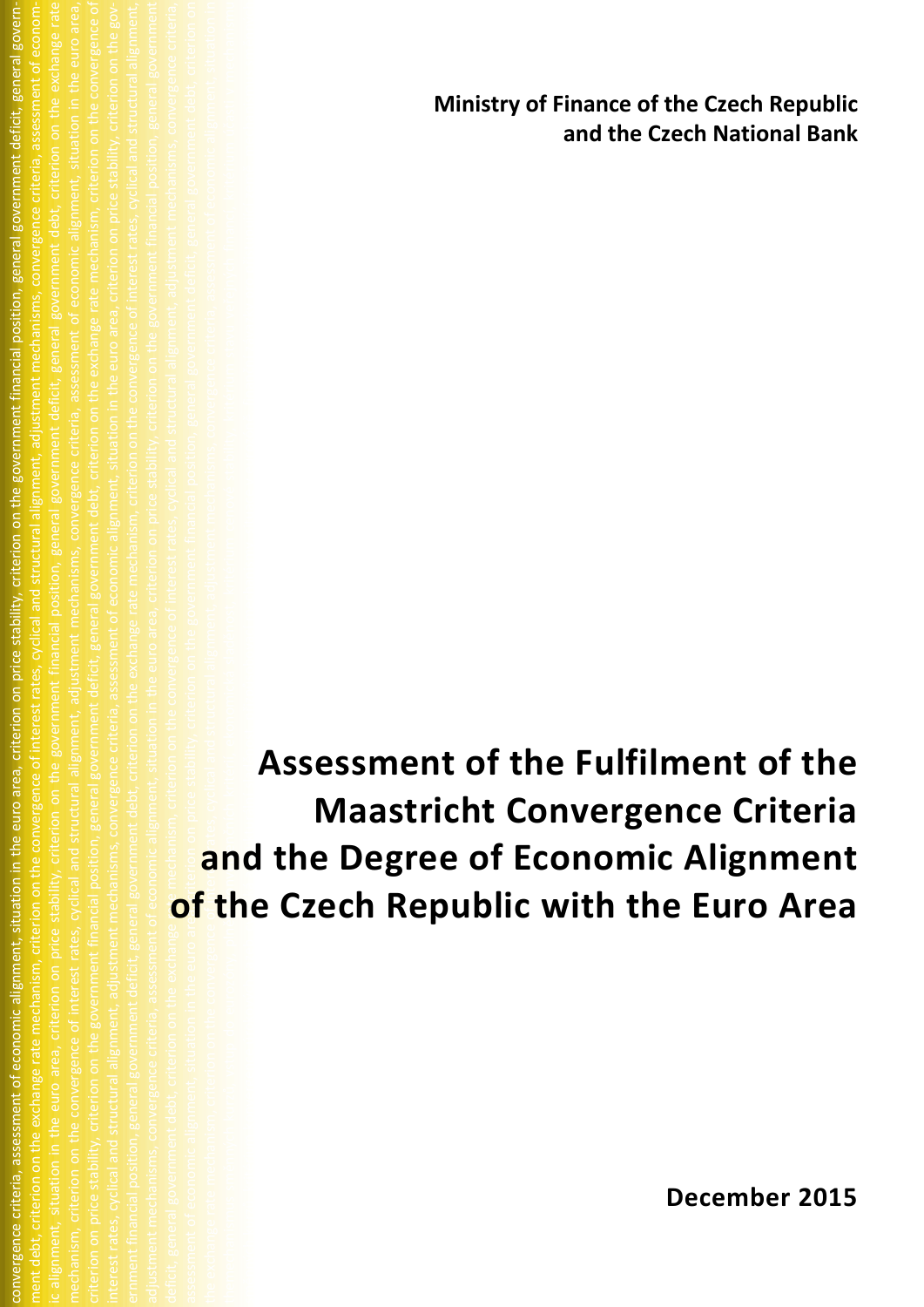**Assessment of the Fulfilment of the Maastricht Convergence Criteria and the Degree of Economic Alignment of the Czech Republic with the Euro Area** December 2015

> Ministry of Finance of the Czech Republic Letenská 15, 118 10 Prague 1

> > Czech National Bank Na Příkopě 28, 115 03 Prague 1

> > > E-mail: informace@mfcr.cz

ISSN 2336-5110

Issued yearly, free of charge

Electronic archive: http://www.mfcr.cz/maastricht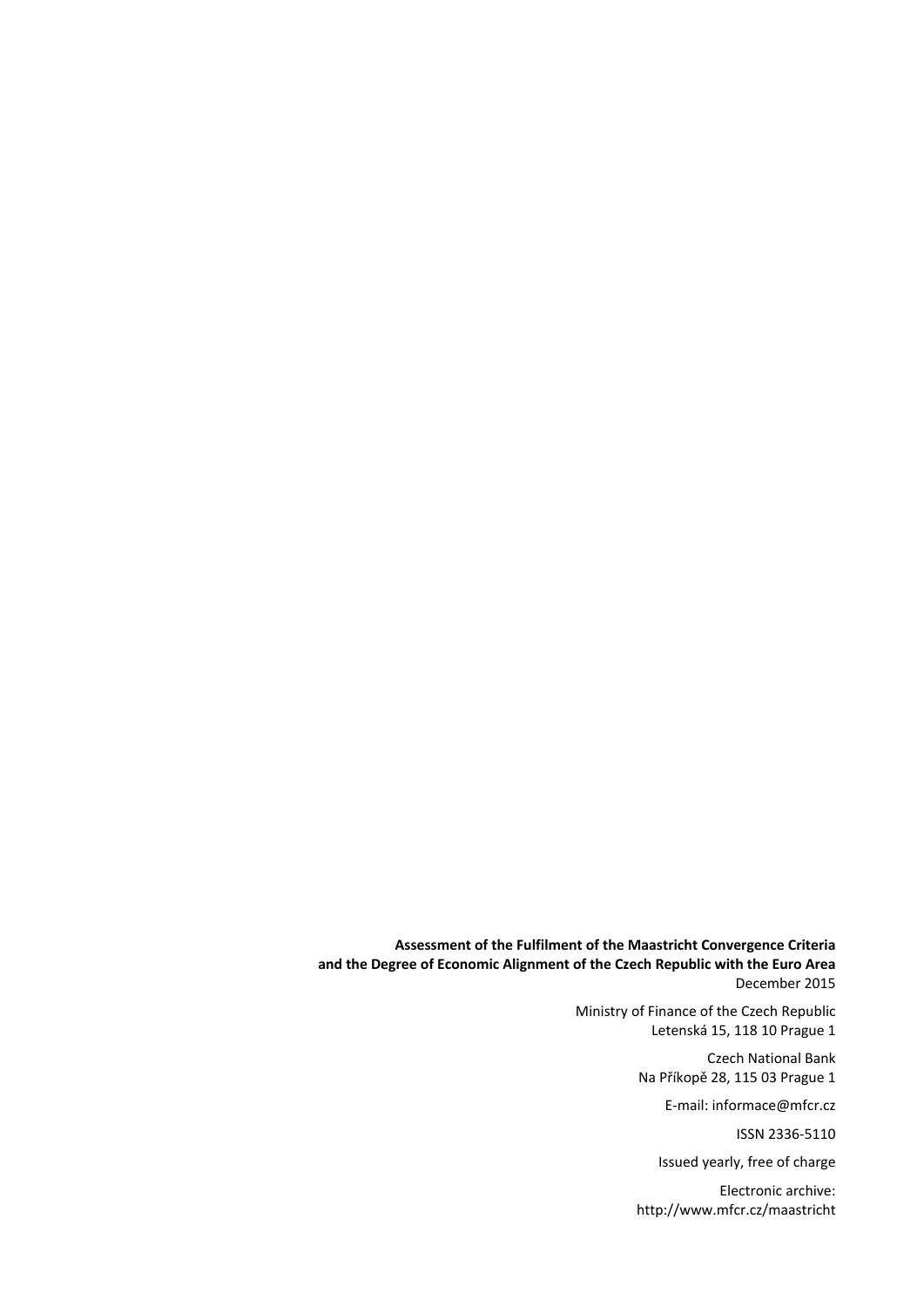**Assessment of the Fulfilment of the Maastricht Convergence Criteria and the Degree of Economic Alignment of the Czech Republic with the Euro Area**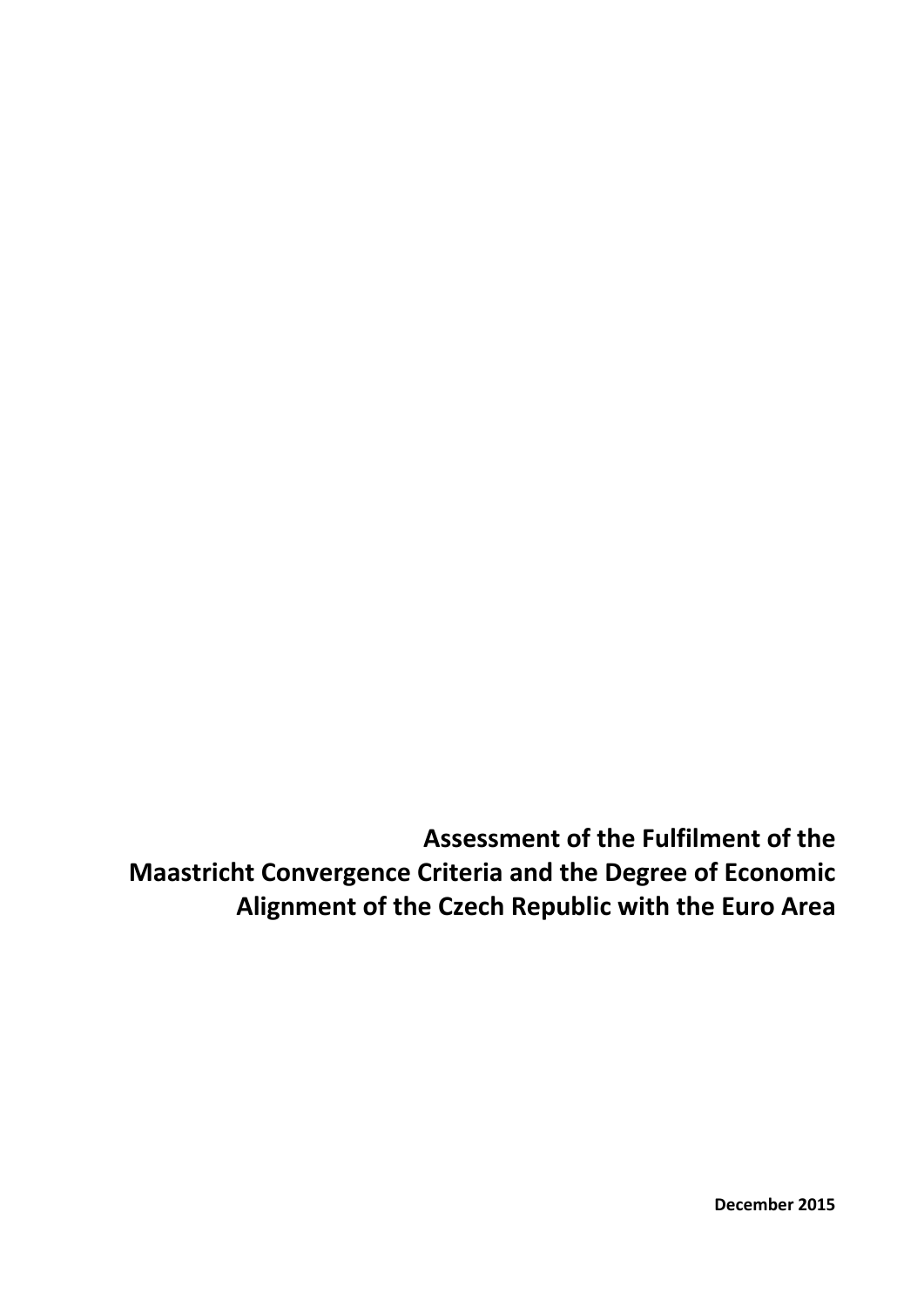# **Contents**

| Summary and Recommendations Regarding the Czech Republic's Preparedness for Joining ERM II and the Euro |  |
|---------------------------------------------------------------------------------------------------------|--|
| 1 Assessment of the Current and Expected Fulfilment of the Maastricht Convergence Criteria  3           |  |
|                                                                                                         |  |
|                                                                                                         |  |
|                                                                                                         |  |
|                                                                                                         |  |
|                                                                                                         |  |
|                                                                                                         |  |
|                                                                                                         |  |
|                                                                                                         |  |
|                                                                                                         |  |
|                                                                                                         |  |
|                                                                                                         |  |
|                                                                                                         |  |
|                                                                                                         |  |
|                                                                                                         |  |
| B Appendix - Estimated Financial Costs for the Czech Republic of Hypothetical Euro Area Entry  22       |  |
|                                                                                                         |  |

The *Assessment of the Fulfilment of the Maastricht Convergence Criteria and the Degree of Economic Alignment of the Czech Republic with the Euro Area* provides the Czech Government with a basis for appropriately timing ERM II entry and subsequent adoption of the euro by the Czech Republic. It is available on the Ministry of Finance website at:

#### *http://www.mfcr.cz/maastricht*

We welcome any relevant suggestions for improving the quality of the publication. Please send any comments to:

*informace@mfcr.cz*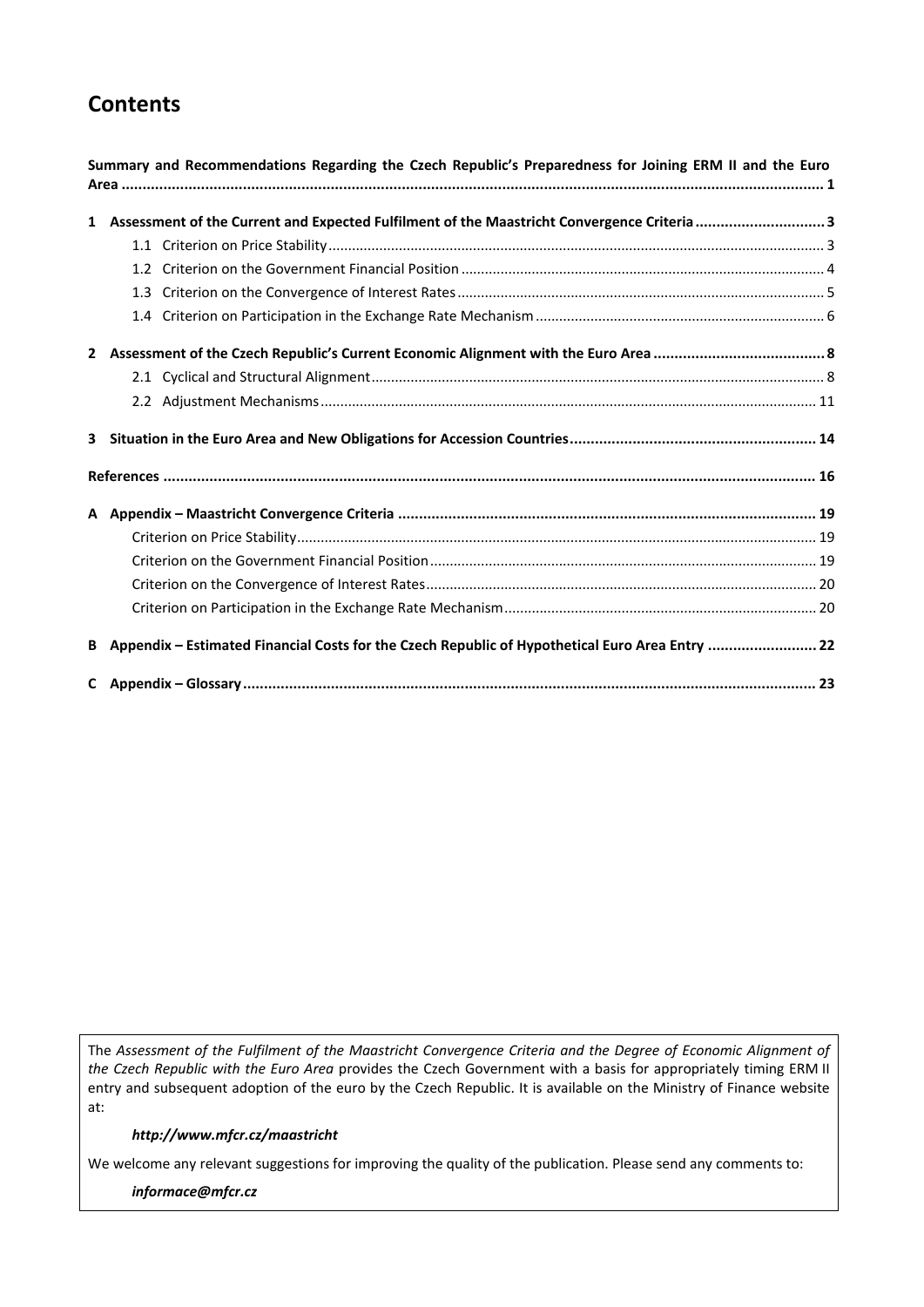# **Tables**

## **Charts**

| Chart 2.4: Shares of exports to the euro area and shares of imports from the euro area in 2015 H1 10 |  |
|------------------------------------------------------------------------------------------------------|--|
|                                                                                                      |  |
|                                                                                                      |  |
|                                                                                                      |  |
|                                                                                                      |  |
|                                                                                                      |  |
|                                                                                                      |  |
|                                                                                                      |  |
|                                                                                                      |  |
|                                                                                                      |  |
|                                                                                                      |  |
|                                                                                                      |  |
|                                                                                                      |  |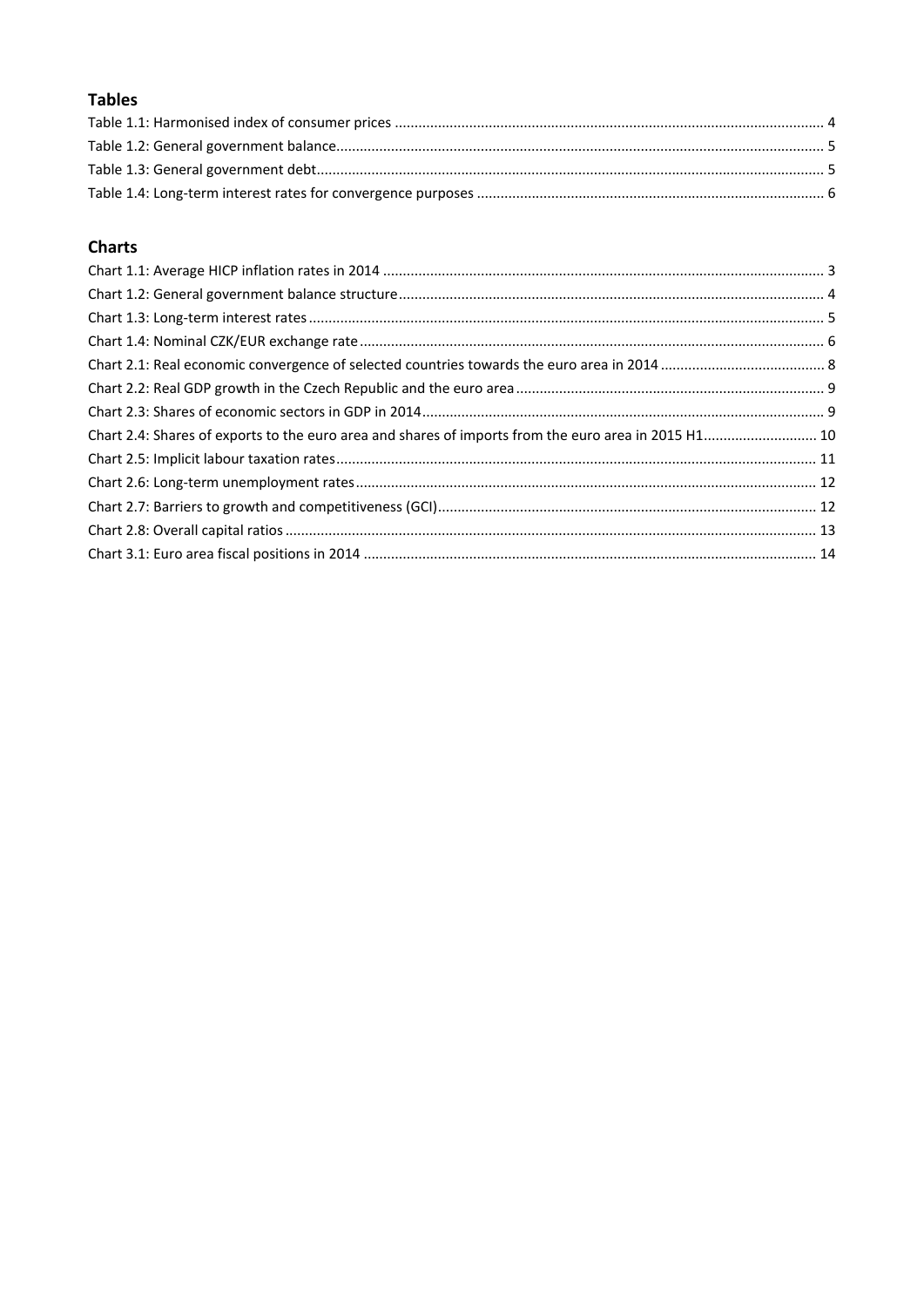#### **Abbreviations**

## **Country codes**

AT – Austria, BE – Belgium, BG – Bulgaria, CY – Cyprus, CZ – Czech Republic, DE – Germany, DK – Denmark, EE – Estonia, ES – Spain, FI – Finland, FR – France, GR – Greece, HU – Hungary, IE – Ireland, IT – Italy, LT – Lithuania, LU – Luxembourg, LV – Latvia, MT – Malta, NL – Netherlands, PL – Poland, PT – Portugal, RO – Romania, SE – Sweden, SI – Slovenia, SK – Slovakia, UK – United Kingdom

## **Symbols used in tables**

A dash (–) in place of a number indicates that the phenomenon did not occur or no entry can be made for reasons of logic.

#### **Cut-off dates for data sources**

Macroeconomic data sources pertain to 15 October 2015 and fiscal data to 30 November 2015.

#### **Note**

Sum totals published in tables may be subject to inaccuracy in the last decimal place in some cases due to rounding.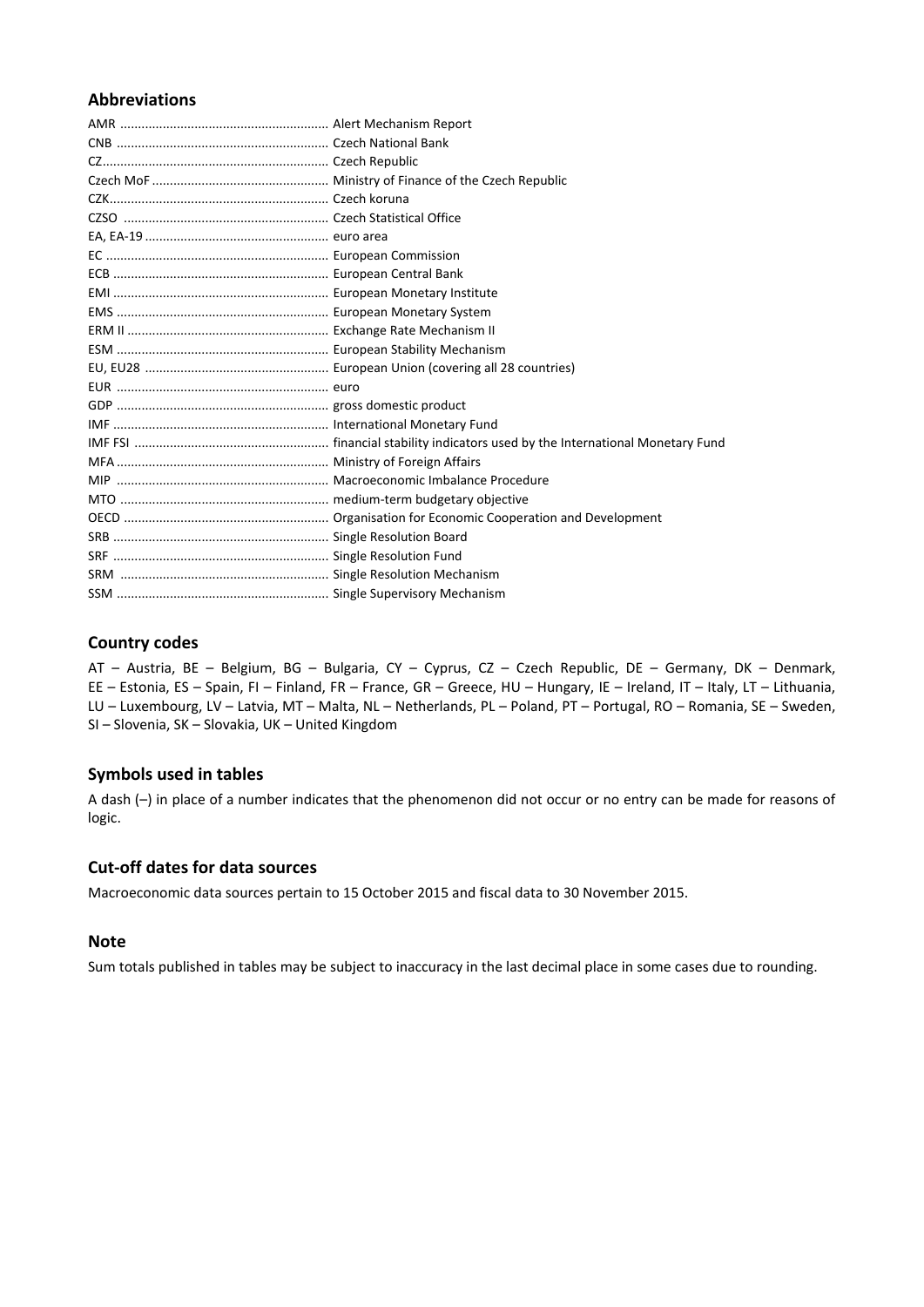# <span id="page-6-0"></span>**Summary and Recommendations Regarding the Czech Republic's Preparedness for Joining ERM II and the Euro Area**

Besides being required to harmonise their legislation with Articles 130 and 131 of the Treaty on the Functioning of the European Union (the Treaty) and the Statute of the European System of Central Banks and the European Central Bank (ECB), EU Member States are required to achieve a high degree of sustainable convergence **in order to join the euro area**.

**The degree of sustainable convergence** is assessed according to the Maastricht convergence criteria, which are set out in Article 140 of the Treaty and detailed in Protocol No. 13 on the Convergence Criteria annexed to the Treaty on the European Union and the Treaty on the Functioning of the European Union. These comprise a criterion on price stability, a criterion on the government financial position, a criterion on the convergence of interest rates and a criterion on participation in the exchange rate mechanism. The Czech Republic undertook to take steps to be prepared to join the euro area as soon as possible by signing the Act concerning the conditions of accession of the Czech Republic to the EU.

**Setting the date for joining the euro area** is within the competence of the Member State concerned and depends on its preparedness. Adopting the euro would entail giving up independent monetary policy and the flexible exchange rate of the koruna as effective stabilising macroeconomic instruments. The crisis of previous years has shown just how useful these instruments are in absorbing economic shocks hitting European economies. The preparedness of the economy to join the euro area must therefore be assessed not only from the perspective of its economic alignment and structural similarity, but also from the point of view of its ability to absorb asymmetric shocks and adjust appropriately to them, for example via effective fiscal policy, a flexible labour market and a sound financial sector, after the loss of independent monetary policy.

**EU countries, and especially euro area countries, have recently been integrating further**. An extensive reform of the rules for fiscal supervision and economic policy coordination has been carried out in order to strengthen the stability of the euro area and increase financial solidarity, and progress has been made in setting up a banking union. The changes in the economic and political framework of the EMU and in the functioning of adjustment mechanisms imply new and unforeseen institutional and financial obligations for countries acceding to the single currency. The convergence of each Member State and the sustainability of that convergence are assessed by the European Commission and the ECB in order to identify any economic policy problems in the areas of fiscal sustainability, competitiveness, financial market stability and economic growth $^{1}$ .

The Czech Republic is very likely to be compliant with the **criterion on price stability** in 2015, thanks partly to the exceptionally low level of the criterion, reflecting continued deflation in some EU countries. According to the outlook for inflation, compliance with this criterion is ensured until 2018 with a margin of almost 1 pp.

The Czech Republic is also compliant with the **criterion on the government financial position**. It is likely to remain compliant with it by a sufficient margin (more than 1 pp for the deficit and 20 pp for debt) in the medium term. The public budget balance should meanwhile be on a path towards compliance with the medium-term objective (MTO), which is currently set at maximum of 1% of GDP for the general government structural deficit. The MTO is likely to be tightened to 0.5% of GDP once the Czech Republic joins the euro area. Compliance with the MTO is also necessary as regards public finance sustainability, especially given the

long-term costs of population ageing. The government plans to hit the MTO at its current level in 2018.

The Czech Republic is traditionally comfortably compliant with the **criterion on the convergence of interest rates** and, according to the outlook, is likely to remain so until 2018 (by a margin of at least 1 pp).

The Czech Republic is not compliant with the **criterion on participation in the exchange rate mechanism**, as it has not joined the mechanism. Assessment of this criterion will only be possible after the Czech Republic joins ERM II and the central rate of the koruna against the euro, against which exchange rate fluctuations would be monitored, has been set.

Participation in ERM II is closely linked with compliance with fiscal targets. In the case of Member States participating in ERM II, the Council of the European Union and the European Commission examine whether

 $1$  The assessment is based on the Alert Mechanism Report under the Macroeconomic Imbalance Procedure. The Czech Republic was not subject to an in-depth review in 2014 (EC, 2014b).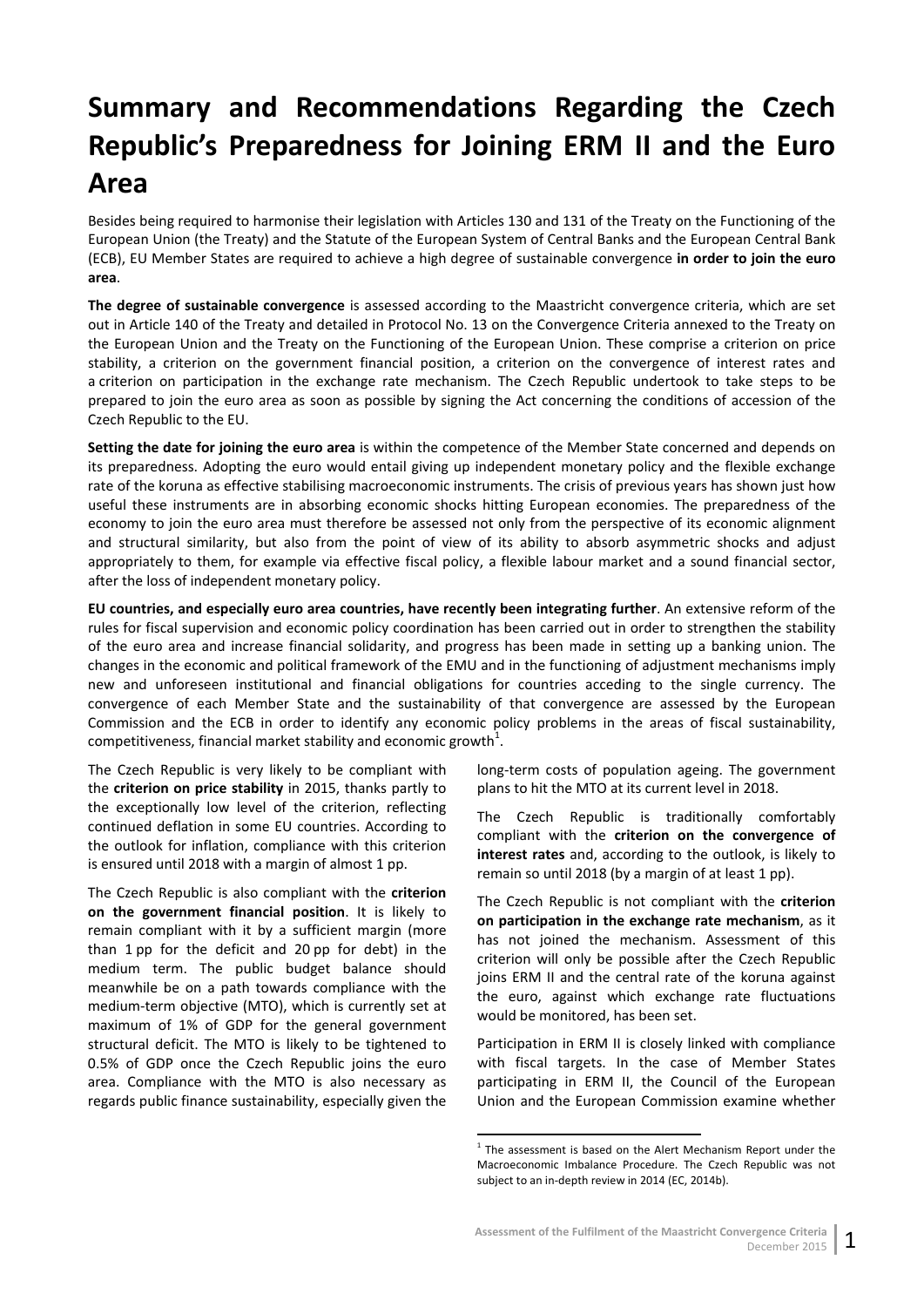the Member State is achieving an annual improvement in its structural balance of the recommended figure of 0.5% of GDP if it is not adhering to its MTO.<sup>2</sup>

When deciding on euro area entry, however, account must also be taken of the **Czech economy's alignment with the euro area and its ability to adjust to possible asymmetric shocks** without its own monetary policy. The characteristics of the Czech economy as regards its economic preparedness to adopt the euro can be divided into four groups.

The first group consists of **economic indicators that speak in the long run in favour of adopting the euro**. These include the high degree of openness of the Czech economy and its close trade and ownership links with the euro area. These factors provide for the existence of benefits of euro adoption, such as a reduction in transaction costs and the elimination of exchange rate risk. The strong trade links with the euro area are also fostering alignment of the business cycle with the euro area. A favourable factor is long-term alignment of inflation, nominal interest rates and the exchange rate with the euro area. The Czech banking sector is not a barrier to joining the euro area either. It is stable and resilient to economic shocks, and it ensures that the transmission of monetary policy to the economy is essentially no different to that in the euro area.

The second group contains **areas where convergence was disrupted by the crisis, but where an improvement has been recorded again in recent years.** These include the real economic convergence of the Czech Republic to the euro area, which halted during the crisis but has resumed over the last two years. GDP per capita relative to the euro area average (converted using purchasing power parity) exceeded the pre-crisis level for the first time last year. However, there remains considerable room for long-term economic convergence. This group additionally includes the gradual stabilisation of financial markets and the renewal of their alignment with the euro area. It also includes fiscal policy, where the general government structural deficit decreased markedly in 2010–2013. Sustainable fulfilment of the medium-term budgetary objective is a necessary condition for fiscal policy to effectively play the role of stabilising factor in the event of the loss of independent monetary policy.

The third group consists of **areas where positive trends were disrupted by the global crisis, and a return to the convergence path has yet to occur**. This includes longterm convergence of the price level, whose previous convergence towards the euro area halted in 2008. The expected gradual renewal of the convergence trend would result in higher inflation after euro adoption by comparison with the core of the monetary union and hence in sustained low or even negative real interest rates. In times of economic growth, this could lead to increased risks of macro-financial imbalances.

The fourth group contains **areas which are showing long-term problems or misalignment and which, moreover, are not showing any significant improvement.** This group includes population ageing. which poses a risk to the long-term sustainability and stabilisation function of public finances. The functioning of the Czech labour market is comparable to that in other EU Member States. However, its weak points still include relatively high implicit labour taxation and relatively low labour mobility. Signs of greater flexibility can also be seen here, primarily in the form of growth in the number of employees working shorter hours, although this remains low compared to other EU countries. The flexibility of the Czech goods and services market has improved slightly, but is still being hampered by some administrative barriers, especially barriers to starting a business. Significant differences vis-à-vis the euro area persist in the structure of the Czech economy, which is characterised by a high share of industry and a low share of services. Differences also remain in the financial sector and in the structure of financial assets. These factors may be a source of asymmetric shocks and cause the single monetary policy to have different effects.

When deciding on the timing of euro area entry, the costs of euro adoption must also be taken into account. The estimated **financial costs** associated with euro area entry that were not known when the Czech Republic joined the EU would mainly include a CZK 51 billion capital deposit in the European Stability Mechanism payable within four years (with an additional contingent liability of almost CZK 390 billion) and a transfer of CZK 25 billion in contributions from banks registered in the Czech Republic to the Single Resolution Fund over eight years.

**To sum up**, **all the Maastricht criteria** except for ERM II participation **are likely to be fulfilled** in the medium term. The **preparedness of the Czech Republic itself to adopt the euro** has improved compared to previous years **but still cannot be assessed as sufficient for adopting the single currency**. Similarly, the situation in the euro area cannot be assessed as sufficiently stabilised. Economic alignment across economies is still low, some countries are facing continued deflation, and debt problems remain unresolved in a number of countries. All this is fostering slower growth in euro area countries than in the rest of the European Union.

**In view of the above facts, the Ministry of Finance and the Czech National Bank, in line with the Czech Republic's Updated Euro-area Accession Strategy, recommend that the Czech government should not set a target date for euro area entry for the time being.** This recommendation implies that the Czech Republic should not attempt to enter ERM II during 2016.

 <sup>2</sup> Council Regulation (EC) No 1466/97 on the strengthening of the surveillance of budgetary positions and the surveillance and coordination of economic policies, as amended.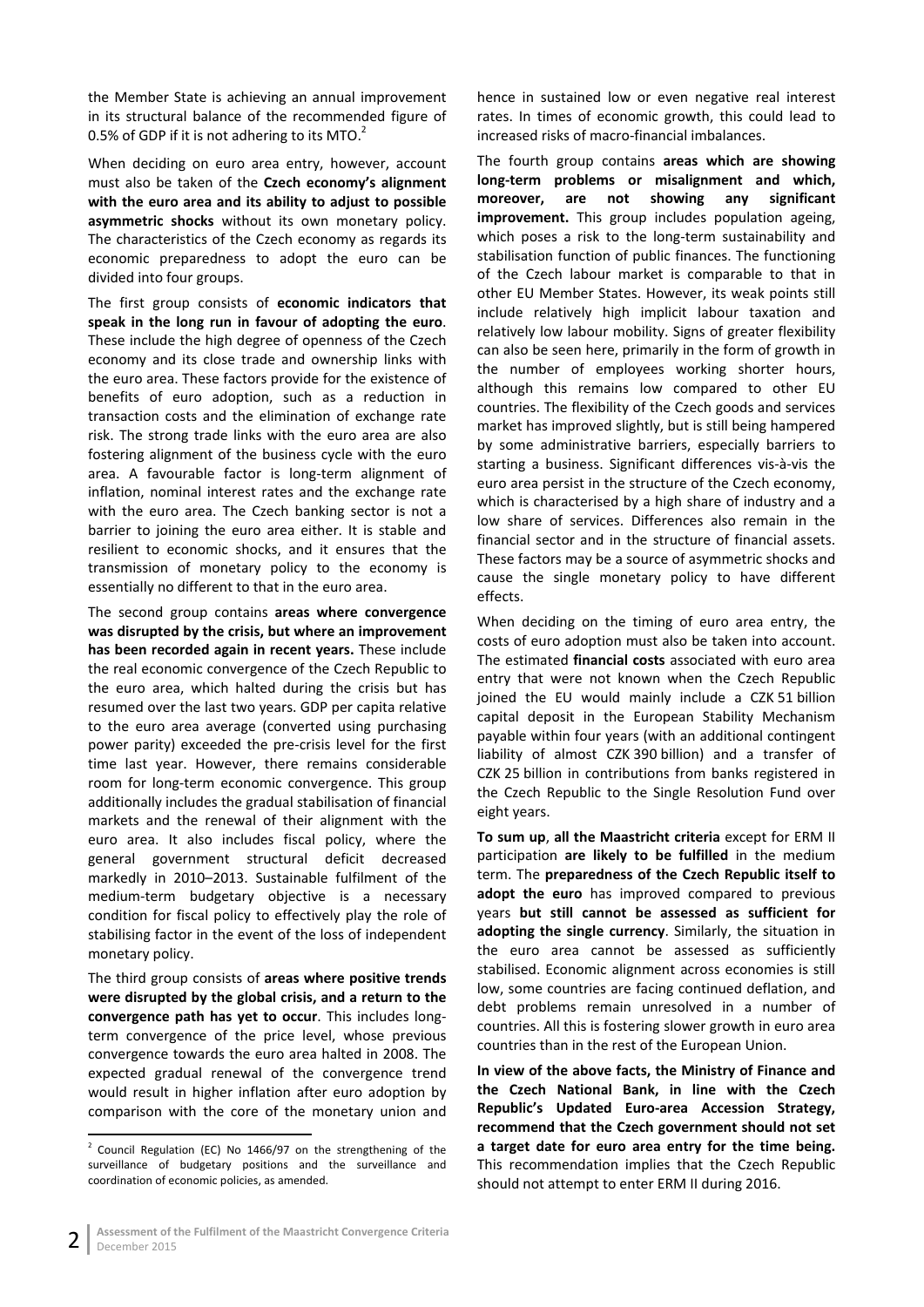# <span id="page-8-0"></span>**1 Assessment of the Current and Expected Fulfilment of the Maastricht Convergence Criteria**

**Four nominal convergence criteria** are assessed upon accession to the euro area – a criterion on price stability, a criterion on the government financial position, a criterion on participation in the exchange rate mechanism and a criterion on long-term interest rates. Their precise definitions are given in Appendix A.

## <span id="page-8-1"></span>**1.1 Criterion on Price Stability**

The price stability criterion assesses the rate of consumer inflation, which must not be more than 1.5 pp higher than the average of the three best performing countries in terms of price stability.

**The Czech Republic has been compliant with this criterion since 2013.** Its non-compliance in 2012 was due to an increase in indirect taxes and adverse supply shocks in the form of high prices of oil and food.

Owing to a deeply negative output gap, the domestic economy had an anti-inflationary effect in 2012–2014. The average inflation rate was only 0.4% in 2014, the second-lowest figure in the history of the independent Czech Republic. This occurred despite the fact that the CNB decided in November 2013 to use the exchange rate as an additional monetary policy instrument in order to maintain price stability in line with its inflation target. The very low inflation was also due to a decline in administered prices, caused mainly by lower electricity prices. Czech inflation in 2014 should also be seen in the broader context of very low inflation in the EU, where some countries were even in deflation. The Czech Republic was approximately in the middle of the set of EU countries (see Chart 1.1).



<span id="page-8-2"></span>**Chart 1.1: Average HICP inflation rates in 2014** *(in %)*

*Source: Eurostat (2015a).*

The inflation forecast for 2015 should be assessed in the same context, with the additional strong effect of a positive supply shock caused by a sharp decline in oil prices on global markets. This year, consumer prices should be more strongly affected by demand pressures reflecting rapid domestic economic growth and a related visible improvement in the labour market situation.<sup>3</sup> **However, the price stability criterion should be fulfilled in 2015**, despite a very low foreseen criterion value reflecting continued deflation in some EU countries.

Growing domestic demand and the unwinding of the effects of lower oil prices should foster an upswing in inflation towards the 2% inflation target in the years ahead, when inflation should also be affected by a further slightly inflationary effect of changes to indirect taxes. On the other hand, inflation in the Czech Republic in 2016–2018 will be dampened by the assumed exit from the CNB's exchange rate commitment and a subsequent rise in nominal interest rates. The level of the criterion should meanwhile increase, as a slight recovery in inflation is forecasted across the EU. Consequently, **the criterion should thus be also fulfilled in 2016–2018 by a sufficient margin**.

Fulfilment of the price stability criterion should be aided by the CNB's inflation target, which has been set at 2% (for the national consumer price index) since 1 January 2010. The CNB seeks to ensure that actual inflation does not deviate from the target by more than one percentage point. Given the ECB's similar definition of price stability and the inflation targets of the non-euro area EU Member States, this target creates good conditions for future fulfilment of the price stability criterion.

<sup>&</sup>lt;sup>3</sup> According to the Ministry of Finance's analyses, the Czech economy probably switched to a positive output gap in 2015.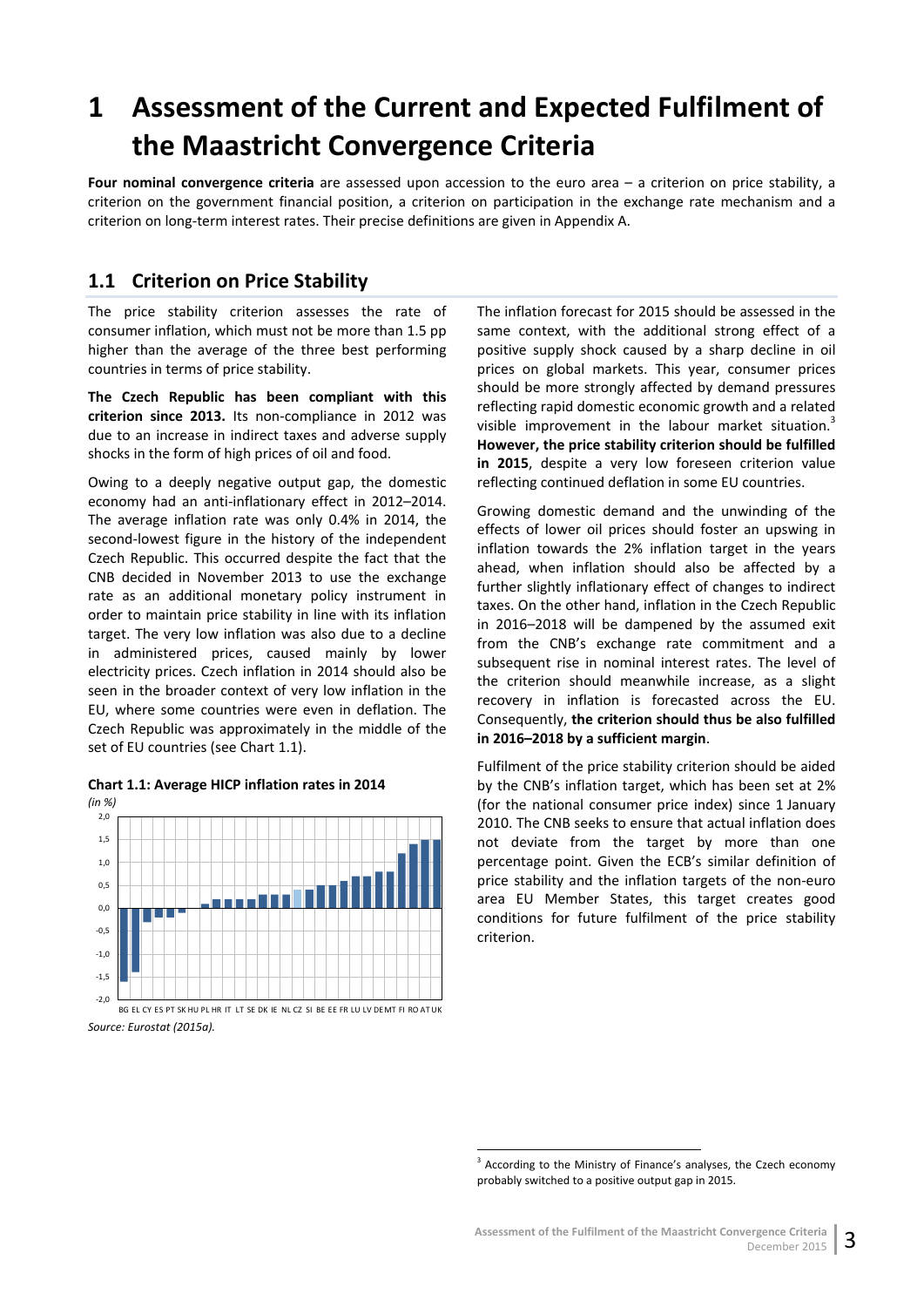#### <span id="page-9-1"></span>**Table 1.1: Harmonised index of consumer prices**

*(average for last 12 months vs. average for previous 12 months as of end of period; growth in %)*

|                                                   | 2012 | 2013           | 2014 | 2015 | 2016 | 2017         | 2018 |
|---------------------------------------------------|------|----------------|------|------|------|--------------|------|
| Average for 3 EU countries with lowest inflation* | 1.6  | 0.3            | -0,2 | -0,5 |      |              | 1,4  |
| Reference value                                   |      |                | 1,3  | 1.0  |      | $\mathbf{z}$ | 2,9  |
| <b>Czech Republic</b>                             |      | $\mathbf{A}$ . | 0,4  | 0.4  | 1.0  | ΙQ           | 1,9  |

*Note: \* More precisely, the three best performing member countries in terms of price stability (see Appendix A). The outlook for 2015–2018 was taken from the Convergence Programmes and Stability Programmes of individual Member States except Greece and Cyprus, which do not submit stability programmes as they are subject to economic adjustment programmes linked to financial assistance from the euro area and the IMF. Owing to the unavailability of average HICP inflation rates, private consumption deflators were used for Germany and Spain and average national CPI inflation rates were used for Austria, Croatia and Slovenia. In the assessment of inflation for 2012 and 2013 Greece was excluded from the calculation of the criteria. In the assessment of inflation for 2014 we excluded Bulgaria (due to state interventions in electricity prices) and two countries with adjustment programmes, namely Greece and Cyprus. We thus adopted an approach similar to that used by the European Commission and the European Central Bank in their June 2013 and June 2014 Convergence Reports.*

*Source: Eurostat (2015a), Convergence Programmes and Stability Programmes of EU Member States, Czech MoF forecast, October 2015. Czech MoF calculations.*

## <span id="page-9-0"></span>**1.2 Criterion on the Government Financial Position**

The criterion on the government financial position is satisfied only when both components of the fiscal criterion, i.e. a general government deficit of less than 3% of GDP and general government debt of less than 60% of GDP, are fulfilled in a sustainable manner.

#### **1.2.1 General government deficit**

In 2010–2013, the government implemented a budgetary consolidation programme and the general government deficit fell gradually. The only exception was a widening of the deficit in 2012, which reflected strong one-off effects, particularly financial compensation relating to property settlement between the state and churches and religious societies. **The excessive deficit procedure against the Czech Republic**, which had been running since 2009, **was discontinued in June 2014**. The general government deficit increased to 1.9% of GDP in 2014 due to a one-off accrual shortfall in excise duty, a sizeable rise in investment and a change in the definition of general government (in particular the inclusion of the Deposit Insurance Fund).

**The Ministry of Finance expects a general government deficit of 1.9% of GDP for 2015.** On the revenue side, VAT revenues, excise duty on tobacco and income tax should rise compared to 2014. On the expenditure side, compensation of employees and spending on social benefits are likely to continue rising. Investment – both national and co-financed from the EU budget – will also go up sharply. A one-off transaction on the expenditure side in 2015 is the inclusion of CZK 9.9 billion in principal for the lease of JAS-39 Gripen aircraft.

According to current estimates by the **Czech Ministry of Finance, the general government balance should gradually improve to -0.5% of GDP in 2018**. Based on this outlook, this part of the public finance criterion is expected to be fulfilled in the future as well. As regards the smooth functioning of the Czech economy, **it is also necessary to endeavour to meet the medium-term objective of achieving a structural general government** **deficit of no more than 1.0% of GDP**. Temporary achievement of this objective in 2013 completed the government's consolidation policy. The current government is pursuing a stimulus policy, which has boosted the economic recovery. Chart 1.2 shows the cyclical and structural components of the general government balance using the OECD method, which is also used in modified form by the European Commission, and using the alternative ECB method.<sup>4</sup>

<span id="page-9-2"></span>



*Note: The structural balance is calculated using the OECD and ECB methods. The 2015 data are a Czech MoF estimate. Source: CZSO (2015), Czech MoF calculations.*

Using the OECD method, the Ministry of Finance estimates the structural deficit at 1.9% of GDP in 2015, 1.6% of GDP in 2016 and 1.3% of GDP in 2017. The estimate for the structural deficit in 2018 is 1.1% of GDP.

Based on the ECB method, the Ministry of Finance estimates the structural deficit at 1.6% of GDP in 2015, 1.4% of GDP in 2016 and 1.1% of GDP in 2017. The estimate for the structural deficit in 2018 is 1.0% of GDP. The government's plans will thus result practically in fulfilment of the MTO at the end of 2018. The MTO for

<sup>&</sup>lt;sup>4</sup> The characteristics of the two methods are described in Appendix C.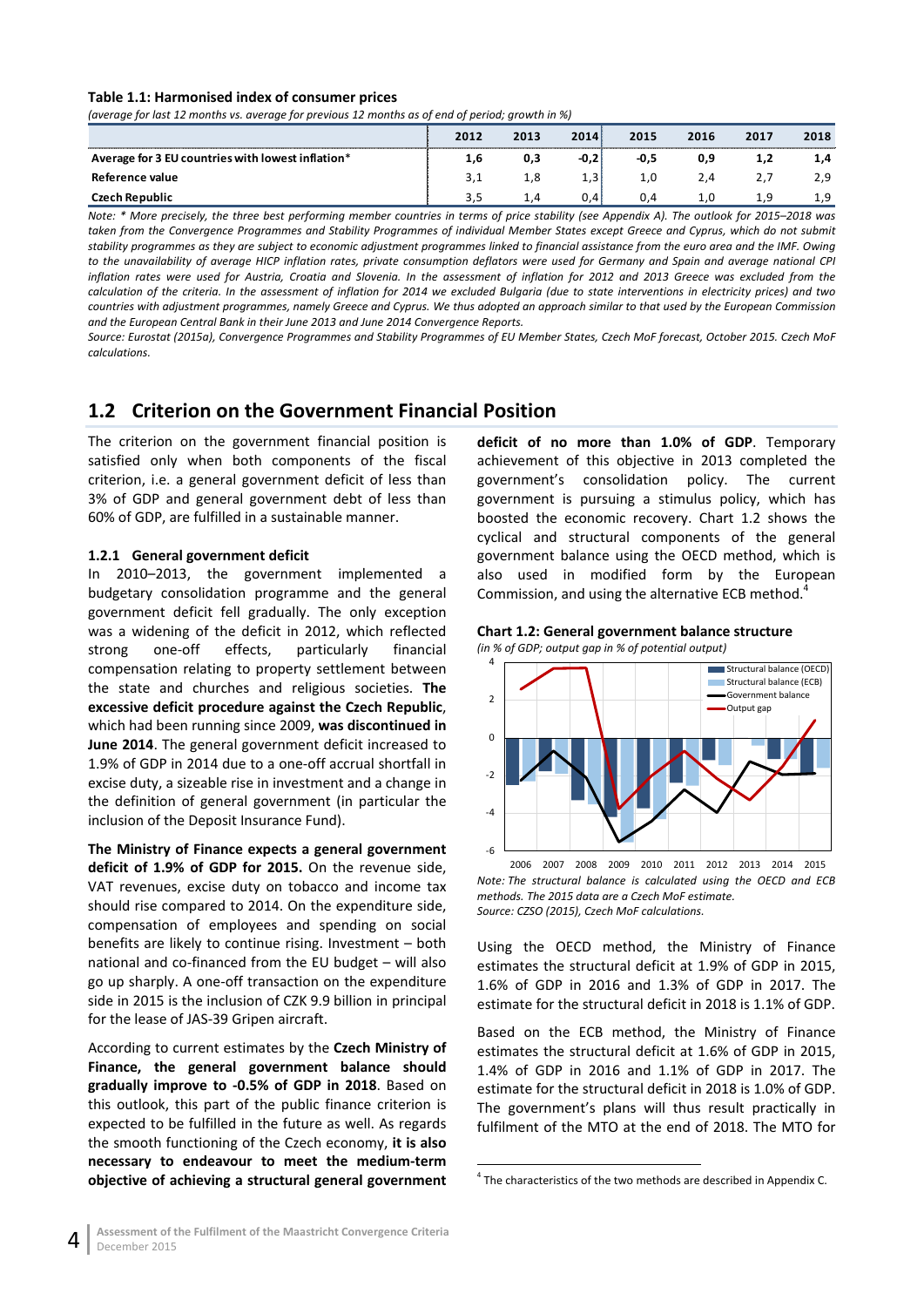the structural deficit is likely to be tightened to no more than 0.5% of GDP when the Czech Republic joins the euro area (under the Treaty on Stability, Coordination and Governance in the Economic and Monetary Union).

#### **1.2.2 General government debt**

Given its low initial level of government debt, **the Czech Republic has had no problem fulfilling this item of the criterion**. The debt increased significantly in 2009–2012 from less than 30% of GDP to around 45% of GDP in 2013 owing to the global financial and economic crisis. This was a result of higher general government deficits and low nominal GDP growth. The marked increase in debt in 2012 was due to the creation of a deficit financing and debt refinancing reserve, whose gradual dissolution led to a decline in the debt ratio in 2014. Given the fiscal policy stance and economic growth, **the**

#### **debt-to-GDP ratio should fall further, reaching around 40% of GDP in 2018**.

Total general government debt is still low relative to the EU average and the criterion will very probably be fulfilled in the years ahead. However, the margin of fulfilment of this criterion shrank following the outbreak of the crisis. The recession also showed that the Maastricht limit could be reached quickly in the event of a higher debt level and a sharper economic decline.

**The adverse effects of population ageing pose the main risk to the long-term evolution of general government finance.** Quite significant measures have been taken in area of public pensions (parametric changes to the current pay-as-you-go system). However, risks also stem from other areas of long-term expenditure, such as the configuration and functioning of the health and longterm care systems.

#### <span id="page-10-1"></span>**Table 1.2: General government balance**

*(in % of GDP)*

*(in % of GDP)*

|                                                                                                                                                                                                                               | 2012   | 2013     | 2014          | 2015      | 2016     | 2017  | 2018 |
|-------------------------------------------------------------------------------------------------------------------------------------------------------------------------------------------------------------------------------|--------|----------|---------------|-----------|----------|-------|------|
| Reference value                                                                                                                                                                                                               | $-3.0$ | - -      | - 5           | -3.U      | -3.0     | $-1$  | -3,U |
| Czech Republic                                                                                                                                                                                                                | -4.⊾   | - 1<br>. | a<br>- 1<br>. | $-1$<br>. | - 1<br>. | خ. ∪- | -∪,  |
| $C_1$ $C_2$ $C_3$ $C_4$ $C_5$ $C_6$ $C_7$ $C_8$ $C_1$ $C_2$ $C_3$ $C_4$ $C_5$ $C_6$ $C_7$ $C_8$ $C_9$ $C_1$ $C_2$ $C_3$ $C_4$ $C_5$ $C_7$ $C_8$ $C_9$ $C_9$ $C_9$ $C_9$ $C_9$ $C_9$ $C_9$ $C_9$ $C_9$ $C_9$ $C_9$ $C_9$ $C_9$ |        |          |               |           |          |       |      |

*Source: CZSO (2015) and Czech MoF (2015b).*

#### <span id="page-10-2"></span>**Table 1.3: General government debt**

| .<br>---              |      |      |      |      |      |      |      |
|-----------------------|------|------|------|------|------|------|------|
|                       | 2012 | 2013 | 2014 | 2015 | 2016 | 2017 | 2018 |
| Reference value       | 60,0 | 60,0 | 60,0 | 60,0 | 60,0 | 60,0 | 60,0 |
| <b>Czech Republic</b> | 44.  | 45,∠ | 42., | 40.9 | 40.⊾ | 40.  | 40,1 |

*Source: CZSO (2015) and Czech MoF (2015b).*

## <span id="page-10-0"></span>**1.3 Criterion on the Convergence of Interest Rates**

This criterion states that long-term interest rates (yields on bonds with a residual maturity of 10 years) must not be more than 2 pp higher than in the three best performing states in terms of price stability.

#### <span id="page-10-3"></span>**Chart 1.3: Long-term interest rates**

*(August 2015; average for the last 12 months; in %)*



*Note: Data are not available for Estonia; the data for Lithuania are for June 2015.*

*Source: Eurostat (2015b).*

Annual average long-term interest rates in the Czech Republic for convergence purposes (ten-year government bond yields) dropped sharply in 2012–2015 and are currently below 1%. **The Czech Republic constantly fulfilled the interest rate criterion by a considerable margin in the period under review.**

Fiscal stability and credibility are reflected in the Czech Republic's high sovereign rating and in smooth subscription of government bonds, which is fostering low bond yields. Based on developments to date and on the construction of this criterion, it can be said that the **Czech Republic should have no problems fulfilling this criterion in the future.** However, this is conditional on maintaining financial market confidence in sound macroeconomic developments and the sustainability of Czech public finance, which, given the current and expected situation, should not be a problem.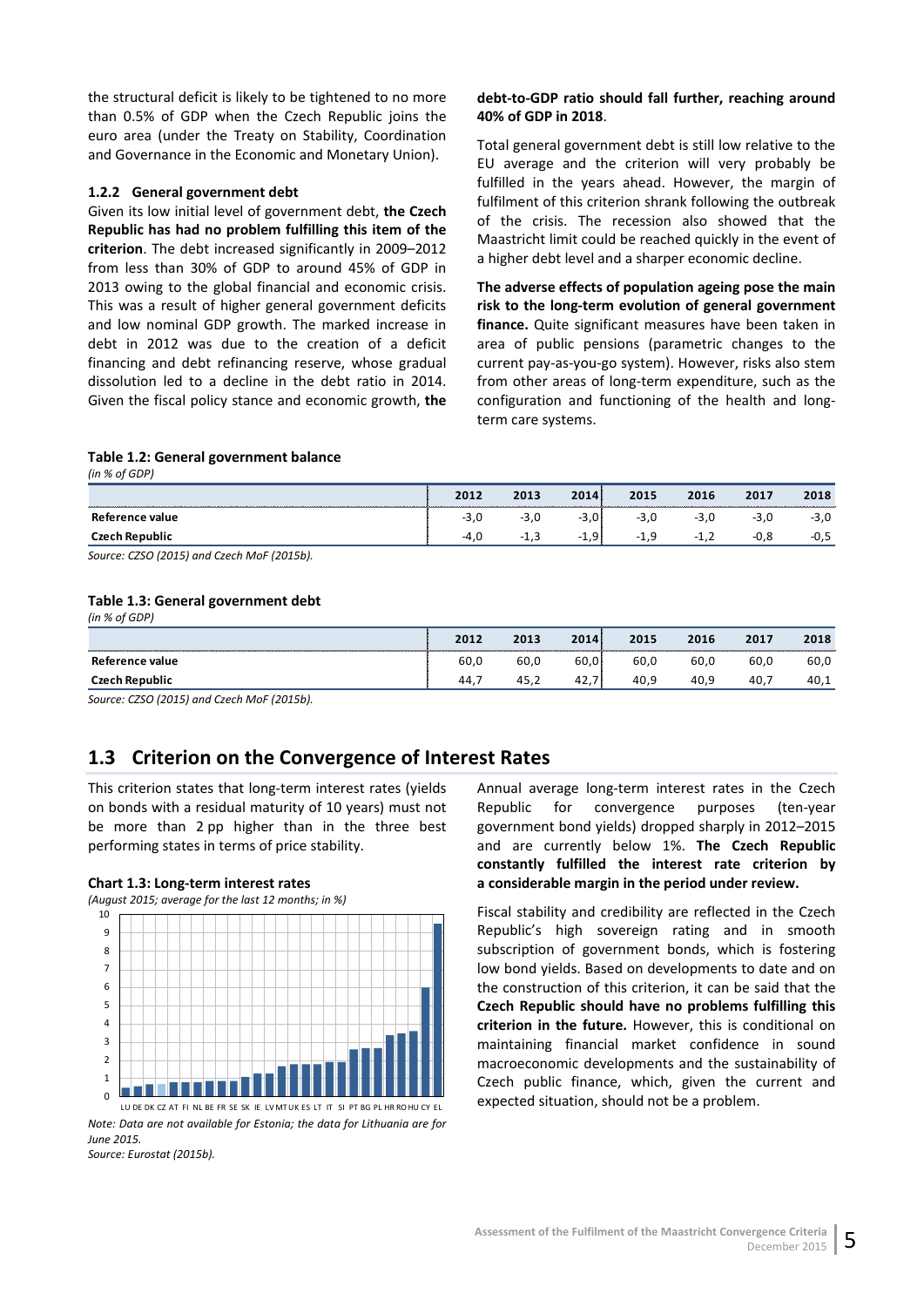#### <span id="page-11-1"></span>**Table 1.4: Long-term interest rates for convergence purposes**

*(12-month average; in %)*

|                                                   | 2012 | 2013 | 2014 | 2015 | 2016  | 2017 | 2018 |
|---------------------------------------------------|------|------|------|------|-------|------|------|
| Average for 3 EU countries with lowest inflation* | 3.1  | 4.4  | 1.8  | 1.6  | 1.U   |      | 1,3  |
| Reference value                                   |      | 6.4  | 3.8  |      |       |      | 3,3  |
| <b>Czech Republic</b>                             |      | 2.1  | 1.6  |      | . . 2 |      | 1,8  |
|                                                   |      |      |      |      |       |      |      |

*Note: \* More precisely, the three best performing countries in terms of price stability (see Appendix A), for which the outlook for long-term interest rates in 2015–2018 was taken from their Convergence Programmes and Stability Programmes. Owing to the unavailability of data for some reference countries, the criterion was partly calculated by fixing the current real interest rates and adding the inflation outlooks for those countries. Source: Eurostat (2015b), Convergence Programmes and Stability Programmes of EU Member States, Czech MoF calculations.*

## <span id="page-11-0"></span>**1.4 Criterion on Participation in the Exchange Rate Mechanism**

The admission of an EU Member State into the euro area is conditional on a successful, at least two-year stay of the national currency in ERM II. The exchange rate is expected to move within the fluctuation band of ±15% without devaluation of the central rate and excessive pressures on the exchange rate. **Formal fulfilment of the criterion on exchange rate stability will only be possible after the Czech Republic joins ERM II**, so the assessment of its fulfilment can be made only at an analytical level.

For these purposes, the hypothetical CZK/EUR central parity is set as the average exchange rate in 2013 Q1, i.e. the quarter preceding hypothetical ERM II entry at the start of 2013 Q2, which would have allowed euro adoption on 1 January 2016. $5$  With the aid of this parity it is theoretically possible to monitor whether the Czech Republic would have fulfilled the exchange rate stability criterion in the given time period.

Chart 1.4 shows that the **exchange rate did not leave the band of ±15% around the hypothetical central parity in the period under review** despite the fact that the CNB decided in November 2013 to start using the exchange rate as an additional monetary policy instrument because of the need to further ease the monetary conditions after the lower bound on interest rates had been reached. The koruna weakened sharply to close to CZK 27 to the euro on the day the exchange rate commitment was announced. The exchange rate then stabilised for some time at close to CZK 27.5 to the euro without further foreign exchange interventions.<sup>6</sup>

In 2015 Q2, the koruna's exchange rate started to appreciate towards CZK 27 to the euro due to favourable economic growth. Despite continued appreciation pressures, the CNB maintained it just above this level in Q3 using further interventions. The foreign exchange commitment will apply until conditions are created for sustainable fulfilment of the inflation target at 2%.<sup>7</sup> **The return to conventional monetary policy should not imply a sharp appreciation of the exchange rate** to the slightly overvalued level recorded before the CNB started intervening, among other things because the weaker exchange rate of the koruna is in the meantime passing through to prices and other nominal variables. Any exchange rate appreciation in the longer run owing to the renewal of real convergence should not be inconsistent with fulfilment of the exchange rate criterion, as the assessment of this criterion has historically been more lenient on the appreciation side and shifts of the central parity towards a stronger rate have commonly been tolerated.

<span id="page-11-2"></span>



*Note: The hypothetical central parity is simulated by the average exchange rate for 2013 Q1. Data up to 30 September 2015. Source: CNB (2015a), Czech MoF calculations.*

<sup>&</sup>lt;sup>5</sup> The hypothetical adoption of the euro in 2016 would have been preceded by an assessment of all the convergence criteria in 2015 Q2.

 $6$  The CNB regards the commitment as asymmetric, i.e. one-sided in the sense that it will not allow the koruna to appreciate to levels it would no longer be possible to interpret as "close to 27 CZK/EUR". On the stronger side of the 27 CZK/EUR level, the CNB is preventing the koruna from appreciating further by intervening on the foreign exchange market, i.e. by selling koruna and buying euro. On the weaker side of the 27 CZK/EUR level, the CNB is allowing the koruna exchange rate to float.

 $<sup>7</sup>$  The Bank Board has stated repeatedly at its monetary policy</sup> meetings this year that the CNB will not discontinue the use of the exchange rate as a monetary policy instrument before the second half of 2016. Current developments suggest that, in addition to other factors, the weakening of the exchange rate averted the threat of deflation and fostered a switch of the economy to growth and hence a return to the long-term convergence path. Inflation nonetheless remains well below the CNB's 2% inflation target. Despite an expected increase, it will remain below the target for the whole of next year. According to the CNB forecast, sustainable fulfilment of the target, which is a condition for a return to conventional monetary policy, will not occur until early 2017. A need to maintain significantly expansionary monetary conditions therefore persists.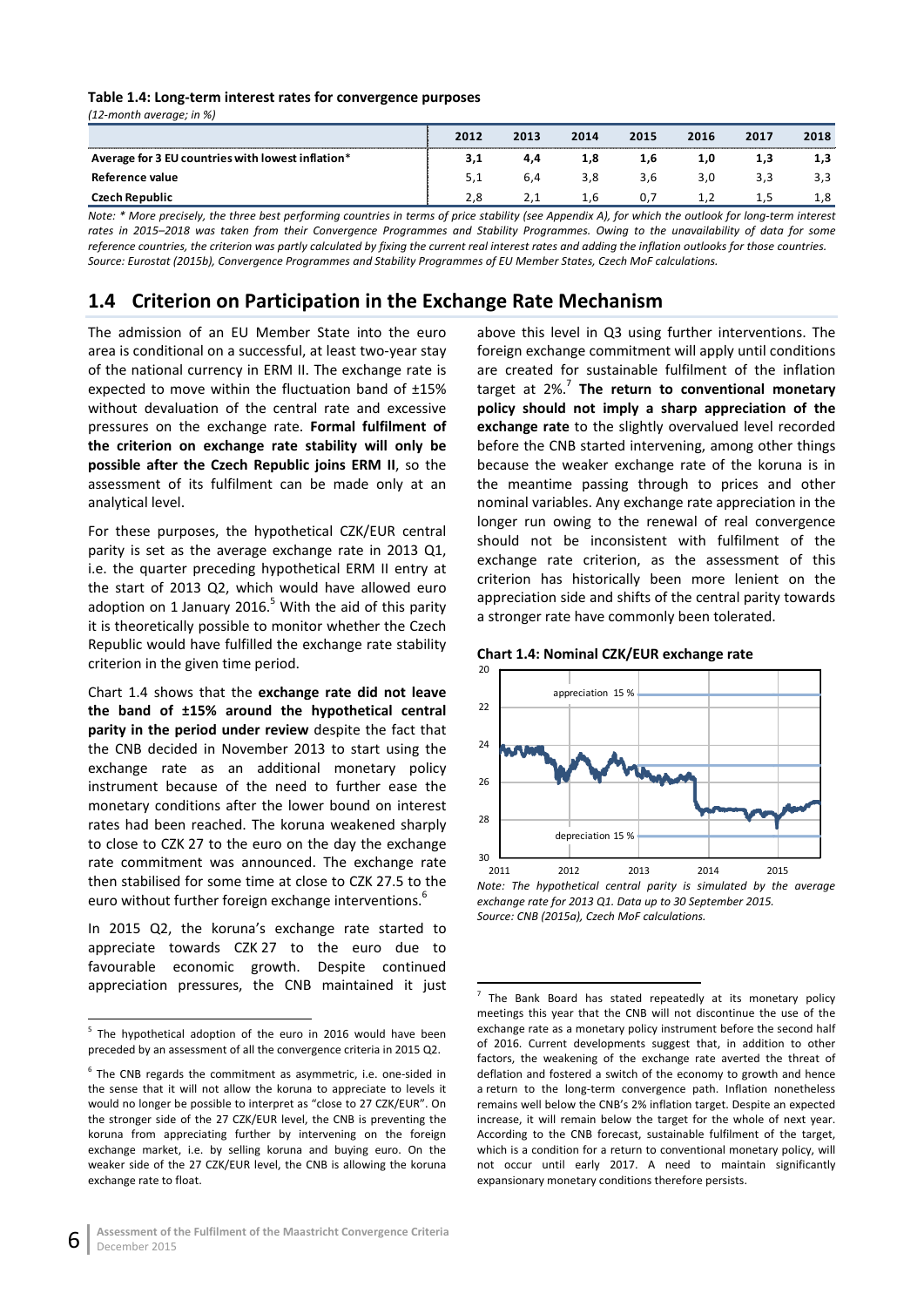The length of stay of an EU Member State in ERM II is set by the Treaty at a minimum of two years before the assessment of preparedness to adopt the euro. The Czech Republic's September 2003 Euro-area Accession Strategy and its August 2007 update state that **the Government and the CNB agree on staying in ERM II for the minimum required period only**. This implies that the Czech Republic should enter the ERM II only after it has achieved a high degree of economic alignment and after conditions have been established which enable it to introduce the euro shortly after the assessment of the exchange rate criterion. In addition, the Czech Republic should enter ERM II amid a stable situation in the domestic economy and stable global financial markets.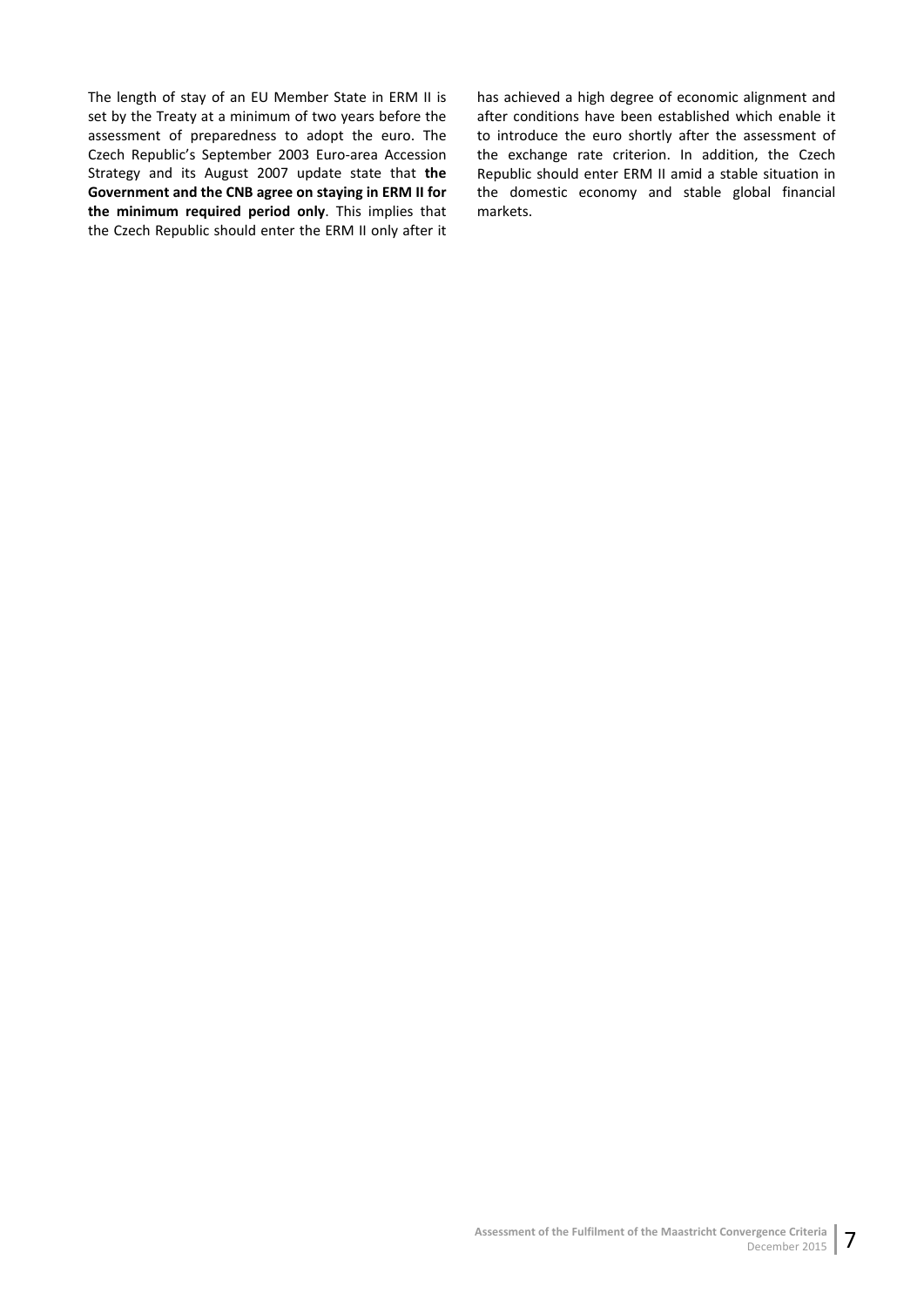# <span id="page-13-0"></span>**2 Assessment of the Czech Republic's Current Economic Alignment with the Euro Area**

This part **summarises the results of a set of analyses directed at assessing the Czech economy's alignment** with the euro area<sup>8</sup>.

The Czech Republic's future entry into the euro area ensues from the commitments associated with EU membership. Adoption of the single European currency should lead to the elimination of exchange rate risk in relation to the euro area and to a related reduction in the costs of foreign trade and investment. This should further increase the **benefits** accruing to the Czech Republic from its intense involvement in international economic relations.

Besides the aforementioned benefits, however, adoption of the euro will simultaneously imply **costs and risks arising from the loss of independent monetary policy and exchange rate flexibility** vis-à-vis major trading partners. The crisis of recent years has demonstrated the usefulness of having effective adjustment mechanisms, including one's own currency and independent monetary policy, for absorbing the impacts of economic shocks and stabilising the economy. The costs and benefits stemming from euro adoption will be affected by the characteristics and situation in both the Czech economy and the euro area economy. These factors will influence whether adoption of the euro by the Czech Republic will lead to an increase in the country's economic stability and performance.

**The analyses are divided into two basic groups** according to the type of question they try to answer. The section entitled "Cyclical and Structural Alignment" indicates the size of the risk of economic developments being different in the Czech Republic compared to the euro area and hence the risk of the single monetary policy being highly suboptimal for the Czech economy. The section entitled "Adjustment Mechanisms" answers the question of to what extent the Czech economy is capable of absorbing the impacts of potential asymmetric shocks using its own adjustment mechanisms. The basic theoretical starting point for the underlying analyses is the theory of optimum currency areas. These analyses are aimed at assessing the evolution of the alignment indicators over time and in comparison with selected countries.

**.** 

# <span id="page-13-1"></span>**2.1 Cyclical and Structural Alignment**

Greater alignment of the Czech economy with the euro area economy is a necessary condition for the euro adoption costs arising from the loss of the Czech Republic's own monetary policy to be relatively small.

The **degree of real economic convergence** is an important indicator of the Czech economy's similarity to the euro area. A higher level of such convergence fosters greater similarity of long-run equilibrium development and can also foster a lower likelihood of misalignment in the shorter run. A higher degree of convergence in the economic level prior to ERM II entry and prior to euro adoption should further increase the relative price level, which will reduce the potential future pressures for growth of the price level and equilibrium appreciation of the real exchange rate after joining the euro area. The Czech economy had been gradually converging towards the euro area in real terms before the financial and subsequently economic crisis broke out in 2008. However, this trend halted in 2009 and has only renewed in the last two years. In 2014, the relative economic level of the Czech Republic reached almost 79% of the euro area average, visibly exceeding the 2007 pre-crisis figure for the first time.

 $\overline{a}$ 

<span id="page-13-2"></span>



The price level in the Czech Republic relative to the euro area is also slightly higher compared to 2007 (in 2014 it stood at 63%); however, it has decreased in relative terms from the historical high reached in 2008, correcting the excessive appreciation of the koruna recorded in the pre-crisis period and then in 2013–2014

its website. The above document compares developments in the Czech Republic with those in Austria, Germany, Portugal, Hungary, Poland, Slovenia and Slovakia (the "countries under comparison").

<sup>8</sup> These analyses are presented in detail in a document entitled *Analyses of the Czech Republic's Current Economic Alignment with the Euro Area in 2015*, which was prepared by the CNB and will be published on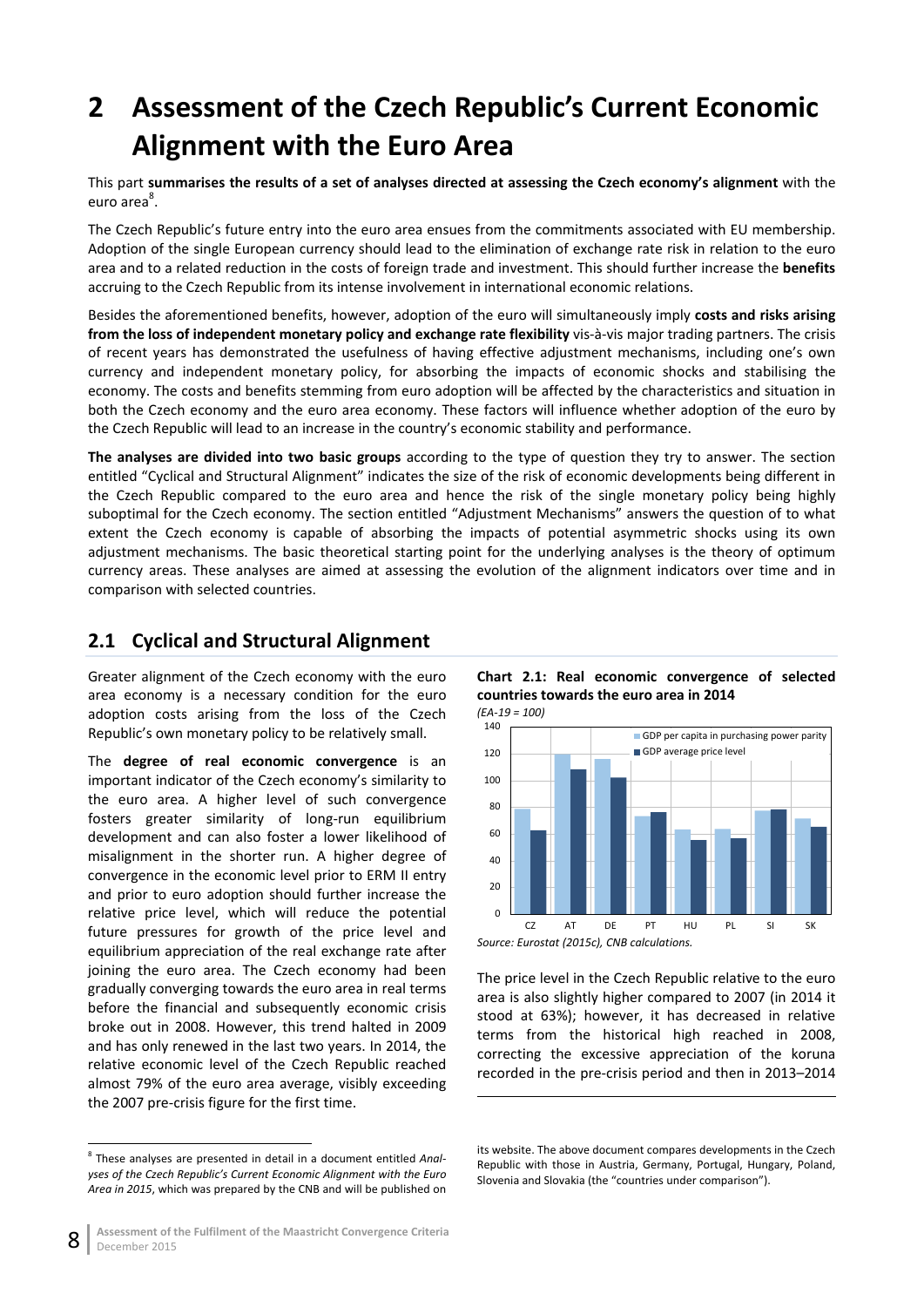reflecting the weakening of the koruna due to the CNB's use of the exchange rate as an instrument for further easing monetary policy.

The wage level in the Czech Republic in 2014 was just under 40% of the average euro area level when converted using the exchange rate and just under 60% when converted using purchasing power parity. According to the analyses, gradual equilibrium real appreciation of the koruna against the euro can be expected over the next five years provided that real GDP convergence continues. Continuing real appreciation of the exchange rate following euro area entry would mean a positive inflation differential vis-à-vis the euro area and a related rise in inflation, which would also result in low or even negative real interest rates.

Sufficient **cyclical alignment of economic activity**  increases the likelihood that the single monetary policy in the monetary union will be appropriately configured from the perspective of the Czech economy. The analyses indicate a sustained above-average degree of alignment of the Czech Republic with the euro area in terms of overall economic activity, as well as exports and, to a lesser extent, industrial production. These variables show relatively high levels even when adjusted for the strong common external shock in the form of the global financial and economic crisis.

<span id="page-14-0"></span>**Chart 2.2: Real GDP growth in the Czech Republic and the euro area**



Correlation analysis of the **cyclical component of unemployment**, defined as the difference between the actual unemployment rate and its estimated equilibrium level, offers another possible view of the economy's alignment with the euro area. Significant deviations in the cycle and the size of unemployment gaps could lead to suboptimal monetary policy in the single currency area. The alignment of the Czech Republic's unemployment rate gap with the overall gap in the euro area can be assessed as relatively high.

Similarity of the **structure of economic activity** with the euro area should reduce the risk of asymmetric economic shocks. The persisting relatively high share of industry and the lower share of services in the Czech economy compared to the euro area may mean a higher risk of asymmetric shocks, to which the potential single monetary policy will not be able to respond in full. In addition, the differences in the structure of the Czech economy vis-à-vis the euro area economy are continuing to widen slightly, so structural misalignment may become a risk as regards adopting the single currency.

<span id="page-14-1"></span>**Chart 2.3: Shares of economic sectors in GDP in 2014** *(in %)*



CZ AT DE PT HU PL SI SK EA *Note: The sectors are broken down by NACE classification: A: agriculture, forestry and fishing; B–F: industry (including construction); G–L: services (trade, transport, ICT, financial intermediation, real estate services); M–U: Other services. Source: Eurostat (2015g), CNB calculations.*

Fast convergence of **nominal interest rates** in connection with joining the euro area acted as an asymmetric shock in some economies in the past, generating macroeconomic imbalances and risks to financial stability. For a country planning to enter the monetary union, earlier gradual interest rate convergence is therefore an advantage. The difference between Czech and euro area market interest rates has long been very small. Unlike in Hungary and Poland, the Czech Republic did not record significant growth in the interest rate differential vis-à-vis the euro area in 2009 and 2012. The level of Czech nominal interest rates has therefore long been close to rates in stable euro area countries, hence there is no risk of euro adoption leading to a rapid fall in rates and related emergence of macroeconomic imbalances. This also indicates that financial markets view the Czech Republic's government debt situation as sustainable.

The **exchange rate** of the koruna against the euro and dollar, as well as its volatility, has been fundamentally affected since November 2013 by the CNB's use of the exchange rate as an additional instrument for easing monetary policy. Following the announcement of the exchange rate commitment, the exchange rate stabilised just above CZK 27 to the euro. This led to an increase in the correlation between the exchange rate of the koruna against the dollar and that of the euro against the dollar. Even in the previous period, however, this correlation was the highest and most stable by comparison with the currencies of the Central European region. Turning to the volatility of the exchange rate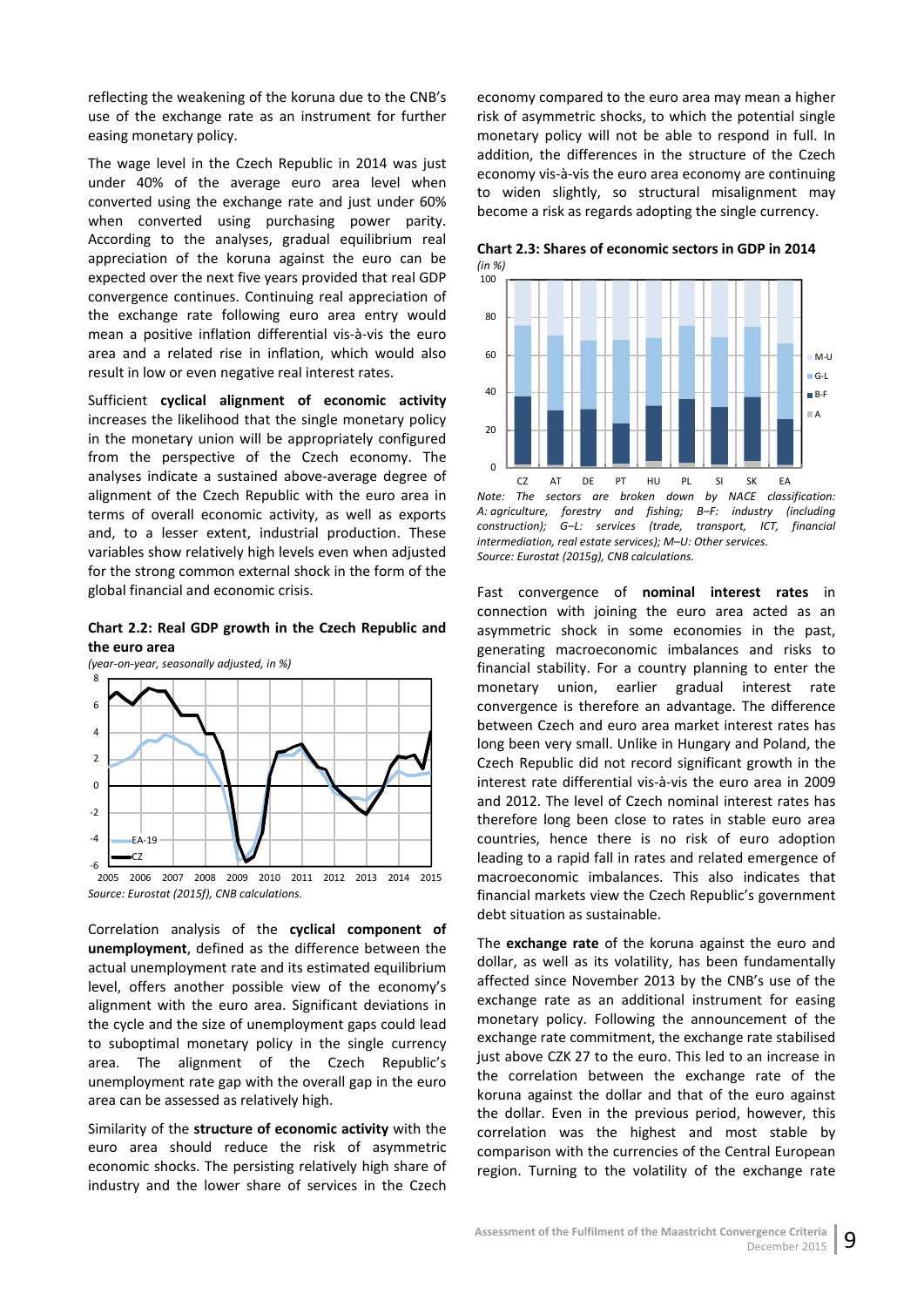against the euro, a one-off increase in the historical volatility was seen after the CNB adopted its exchange rate commitment in late 2013. In the following two years, the historical volatility fell to its lowest level in the entire period under review. In the case of the Czech Republic, the volatility of the exchange rate against the euro has been the lowest among all the new EU Member States under comparison over the past ten years, even during the global financial and European debt crisis.

The Czech economy's strong **trade and ownership links** with the euro area increase the benefits of eliminating potential fluctuations in the exchange rate and reducing transaction costs. The euro area is the destination for 65% of Czech exports and the source of 61% of Czech imports. In the case of exports, this is the highest level among the countries under comparison; in the case of imports, only Portugal and Austria have higher levels. The share of intra-industry trade is relatively high as well. The ownership linkages in the Czech economy, as measured by the ratio of foreign direct investment from the euro area to GDP, are the highest among the countries under comparison; the ownership linkages in the other direction (i.e. into the euro area) in the Czech Republic are the highest among the new Member States, but lower than in the old EU Member States.

<span id="page-15-0"></span>**Chart 2.4: Shares of exports to the euro area and shares of imports from the euro area in 2015 H1**



The **financial sector** in the Czech Republic is still significantly smaller than that in the euro area. Moreover, the more than three-year-long convergence in the degree of financial intermediation in the Czech Republic to the euro area levels halted in 2014. The depth of financial intermediation, as measured by the ratio of financial institutions' assets to GDP, is less than one-third of the value for the euro area. However, the depth of financial intermediation in the euro area should not be regarded as a target, as the financial crisis highlighted the risk of having an excessively large financial sector. The shallower financial intermediation in the Czech Republic is mostly due to lower indebtedness of the Czech private sector compared to the euro area. Nevertheless, gradual deleveraging of the private sector as a percentage of GDP is taking place in the euro area (from 166% of GDP in 2011 to 145% of GDP in 2014), while the debt ratio is increasing slightly in the Czech Republic (from 58% of GDP to 60% of GDP in the same period).

The **structure of the financial assets and liabilities of Czech non-financial corporations and households** is similar overall to that of euro area entities, but still shows some differences. Compared to advanced euro area countries, shares and other equity have a higher weight in the net debtor position of Czech corporations. This is due to the fact that foreign ownership is common. By contrast, the share of loans is lower. Corporations in the Czech Republic have the highest levels of highly liquid assets relative to the other countries under comparison. The ratio of liabilities in the form of securities to GDP is almost comparable with that in the euro area due to higher issuance of securities, corporate bonds in particular. The net debtor position of Czech corporations fell between 2013 and 2015. The net creditor position of Czech households is about half that in the euro area. Moreover, as in the case of corporations, there are persisting differences in structure; in particular, the debt ratio is half that in the euro area, and there is an inverse ratio of the liquid to the investment component of households' assets.

The **effect of monetary policy rates on client rates** in the Czech Republic does not differ greatly from that in the euro area. Rate transmission is fast, and more than half of it is taking place within one month. The global financial crisis led to a temporary weakening, or slowdown, of the transmission of monetary policy interest rates in the Czech economy as a result of an increase in client risk premia. This, however, is a traditional sign of cyclicality associated with a tightening of credit conditions. The spread between client interest rates on corporate loans and short-term market rates in the Czech Republic is lower than that in the euro area. The average for the euro area as a whole in this regard is affected by the countries on its southern periphery, where interest rates are substantially higher than in the core countries. The differences in client interest rates across countries represent one of the main challenges to ensuring that the single monetary policy has a symmetric effect. The structure of interest rate fixations on new loans to non-financial corporations is similar to that in the euro area. The same basically goes for mortgage loans, although in the Czech Republic they are dominated by loans with fixations of up to five years, while in the euro area longer fixations are more common.

Differences in **inflation persistence**, i.e. the speed at which inflation returns to equilibrium after a shock, can result in the single monetary policy having different impacts in the individual countries of the monetary union. Inflation persistence in the Czech Republic has long been around the average among the countries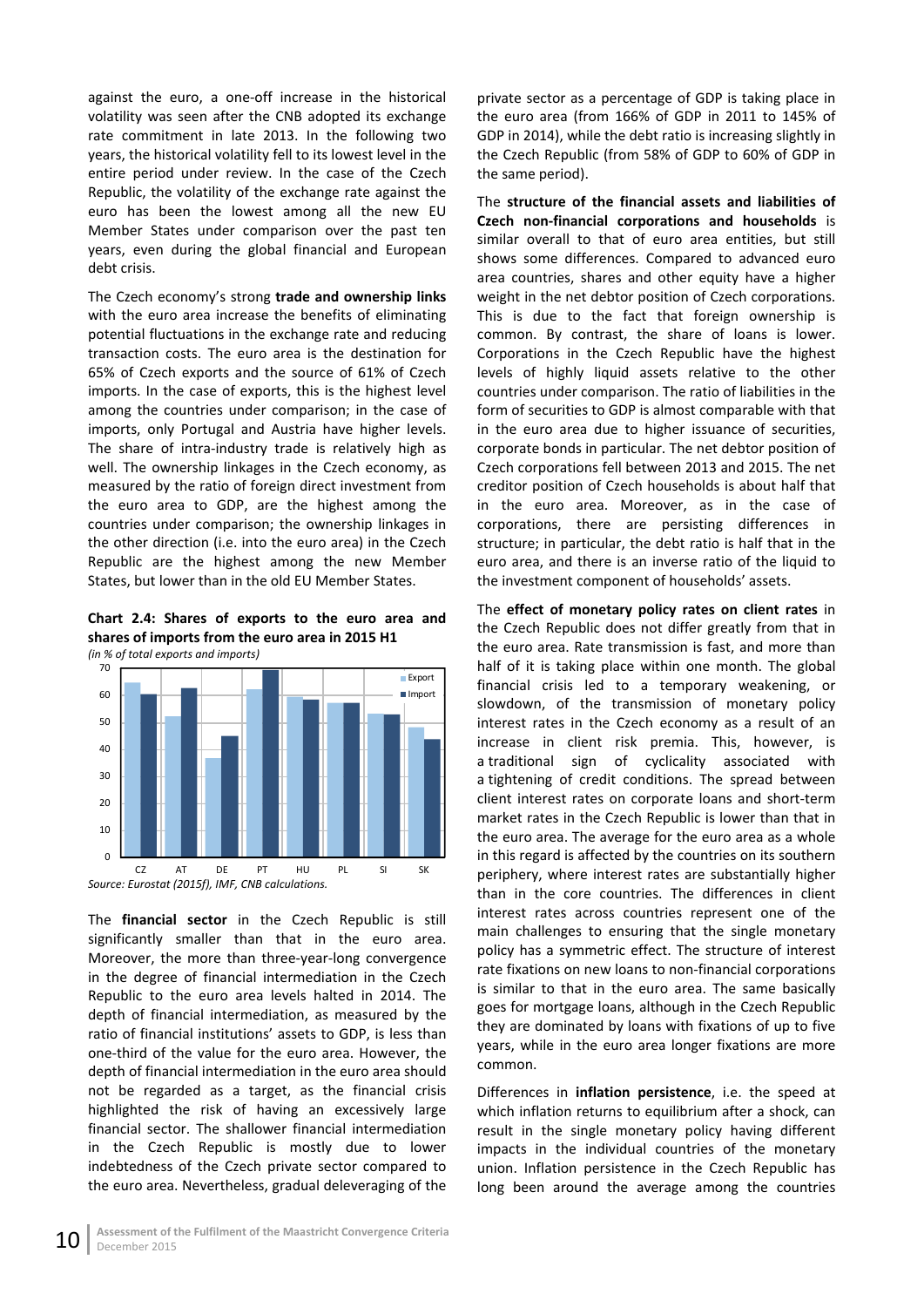under comparison. The difference is not significant even compared to the euro area core countries. Inflation persistence thus does not pose a significant risk to the symmetric effect of the single monetary policy in the Czech economy after euro adoption.

The analysis of **alignment of financial markets** (the money, foreign exchange, bond and stock markets) with the euro area reveals that, as in the previous period, synchronisation in the individual segments of the Czech financial market has long been mostly high and comparable with the euro area countries. A natural exception is still the money market, which was already showing a lower degree and speed of integration in the pre-crisis period. In 2009, situation in the Czech financial markets started to improve and then returned gradually to the pre-crisis degree of alignment with the euro area on all the markets under review. However, this trend continues to be affected by active central bank policymaking focused on mitigating the impacts of the crisis, including unconventional measures.

The degree of **euroisation** in the Czech Republic has long been low and remains the lowest in the Central European region, although it has been gradually rising in the recent period. The low level of euroisation is due to economic agents' high trust in the domestic currency amid sustained low and stable inflation and low nominal interest rates. The use of foreign currency is concentrated primarily in the sector of corporations involved in foreign trade and in the commercial property, insurance and financial intermediation sectors. Foreign currency loans have long been used by corporations as a form of natural hedging against exchange rate risk. Unlike in the other countries in the region, Czech households' demand for foreign currency deposits and loans is negligible.

## <span id="page-16-0"></span>**2.2 Adjustment Mechanisms**

If set correctly, **fiscal policy** – like monetary policy – should have a countercyclical effect and thus be a stabilising element for the economy. Otherwise it becomes a source of deepening macroeconomic imbalances and economic shocks itself. The closer the structural part of the government budget deficit is to zero and the lower is the accumulated government finance debt, the more room there will be at a time of economic downturn for automatic stabilisers to function and countercyclical discretionary measures to be implemented. Czech budget policy was characterised by chronic deficits and a procyclical effect for a major part of the period under review. Fiscal policy had the desirable countercyclical nature in 2009, when government anti-crisis and other measures were adopted, and is currently also countercyclical in 2014–2015. The fiscal consolidation launched in 2010 significantly reduced the budget deficits, albeit at the cost of a procyclical restrictive effect of fiscal policy and an economic downturn in 2012 and 2013. In addition, the fall of the economy into recession made the government shift its originally declared intention to comply with the medium-term budgetary objective in 2015 to 2018. Meeting the medium-term budgetary objective is a precondition for fiscal policy to be ready to fulfil its macroeconomic stabilisation role effectively after the loss of independent monetary policy associated with euro adoption. The structural component of the government sector deficit is expected to decrease slowly in the years ahead, following its current temporary increase. The Czech Republic's total general government debt is lower than that of many EU countries. However, the high and steadily rising share of mandatory expenditures poses a risk to public finance sustainability. Nevertheless, according to the government's draft state budget, mandatory

expenditures are expected to decline moderately in 2016. Coping with population ageing by reforming the pension and health systems will also be of key importance for sustainability. Although compliance with the fiscal convergence criteria can thus be expected in the years ahead and the preparedness to enter the euro area has improved in this respect, the functioning of fiscal adjustment mechanisms remains a limiting area in the assessment of the Czech Republic's ability to adopt the euro.

The **labour market** is another important mechanism through which the economy can cope with asymmetric shocks in the absence of independent monetary policy. The functioning of the Czech labour market is comparable to that in other EU Member States. However, its weak points still include relatively high implicit labour taxation and relatively low labour mobility.



#### <span id="page-16-1"></span>**Chart 2.5: Implicit labour taxation rates**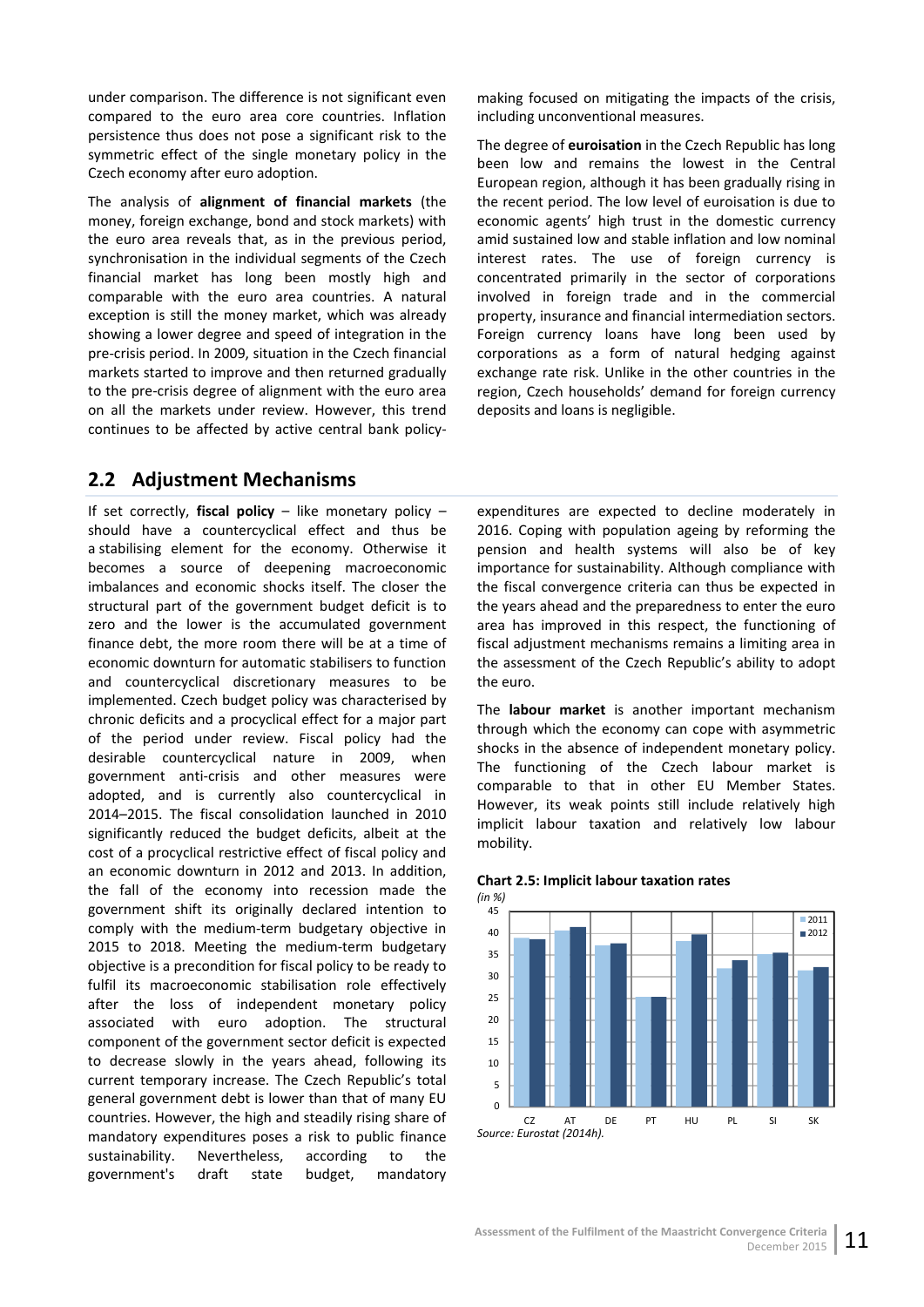Since 2014, the economic recovery has resulted in a decline in the total unemployment rate, which is one of the lowest among the countries under comparison, and in a reduction in the number of unemployed persons amid an increase in vacancies. This indicates that developments on the labour market are mostly cyclical in nature and its flexibility is not likely to have changed.



<span id="page-17-0"></span>**Chart 2.6: Long-term unemployment rates** *(in %)*

The share of foreign nationals in the population more than doubled compared to the period before and shortly after accession to the EU, but has been flat at substantially lower levels than those typical of the advanced euro area countries in recent years. The Czech Republic still has large differences in unemployment across regions, despite the fact that they have gradually shrunk. On the other hand, the labour market is showing signs of greater flexibility, primarily in the form of growth in the number of employees working shorter hours. This has been particularly apparent in the economic recession phase in recent years. The rate of economic activity among the working age population has also gone up.

The **institutional rules on the labour market** have a strong effect on its flexibility. The ratio of the minimum wage to the average wage was falling until mid-2013, when the minimum wage was increased. Since then it has been rising steadily, and the current government plans to gradually raise it further. A high minimum wage can have an adverse effect mainly on low-skilled jobs, where it can greatly reduce wage flexibility and increase long-term unemployment. Overall labour taxation in the Czech Republic is relatively high, and has increased slightly further in the last year. The implicit taxation rate, expressing the average effective tax burden, is the third highest among the countries under comparison. The incentives to work arising from the configuration of taxes and benefits remain relatively low in the Czech Republic, especially for the initial phase of unemployment of childless individuals, and compared to some countries also for long-term unemployed families with children. Protection

of regular employment is still relatively high, while protection of temporary jobs is relatively low.

The **response of wages to the business cycle** can enhance the economy's ability to absorb shocks to which the single monetary policy cannot respond sufficiently. The Czech Republic is around the average among the countries under comparison in terms of the strength of the correlation between output and unemployment and the correlation between output and wages. However, these correlations are weaker than in the euro area as a whole. In recent years, however, the Czech Republic has seen labour market adjustment through the aforementioned use of shorter working hours, and a decline in real wages was also recorded in 2012–2013.

Although the Czech Republic's position in the area of **product market flexibility** improved slightly compared to the previous year, its business environment is more burdened by administrative barriers (barriers to starting a business in particular) than those in the other countries under comparison. The Czech Republic's ranking as regards barriers to growth and competitiveness has been relatively unchanged since 2006. Its score for factors affecting economic growth has been improving, while quality of institutions is a weakness. Although the Czech corporate tax rate, as measured by the statutory tax rate, is one of the lowest among the countries monitored, the overall tax burden as measured by implicit taxation of corporations in the Czech Republic is one of the highest.

<span id="page-17-1"></span>



*Note: The Global Competitiveness Index (GCI) evaluates countries' competitiveness by means of scores in 12 pillars grouped into three categories (factors, innovation and efficiency). The index takes values in the range of 1–7, with a higher index value meaning higher competitiveness.*

*Source: World Economic Forum (2015).*

Stability and effectiveness of the **banking sector** is a necessary condition for the sector to be able to absorb shocks. By contrast, an unsound banking sector can generate shocks and propagate them to the real economy. It can also cause problems in the fiscal area. The resilience of the Czech banking sector to adverse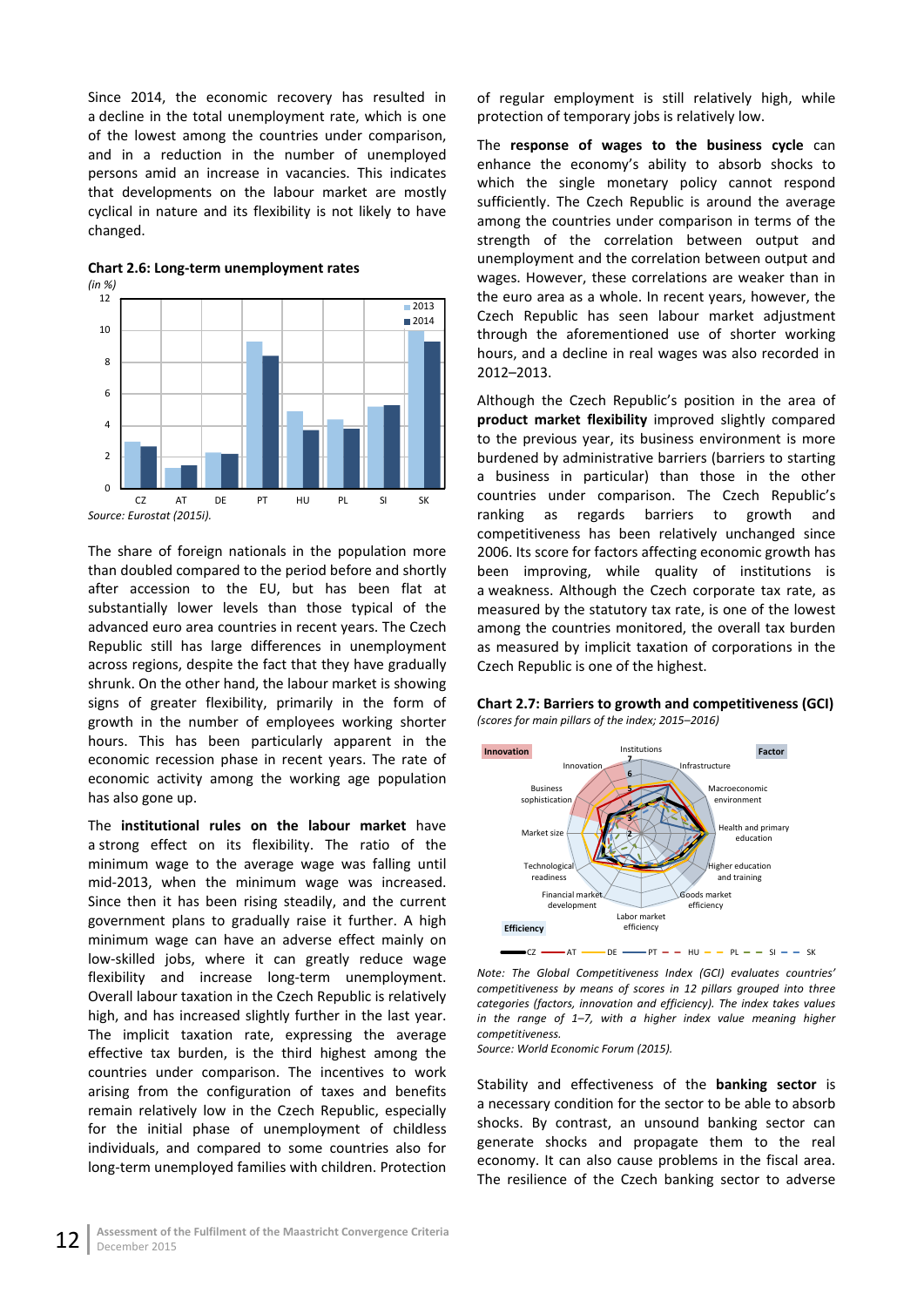shocks is high by international comparison, and has further increased over the last year. The domestic banking sector is therefore not a source of shocks and should be able to absorb fluctuations emanating from the domestic economy or from abroad. The link of domestic banks to the euro area banking sector is due mainly to the foreign ownership structure of the domestic banking sector, which may pose a risk upon the Czech Republic's potential entry into the banking union due to the transfer of many banking supervision competences.

#### <span id="page-18-0"></span>**Chart 2.8: Overall capital ratios**



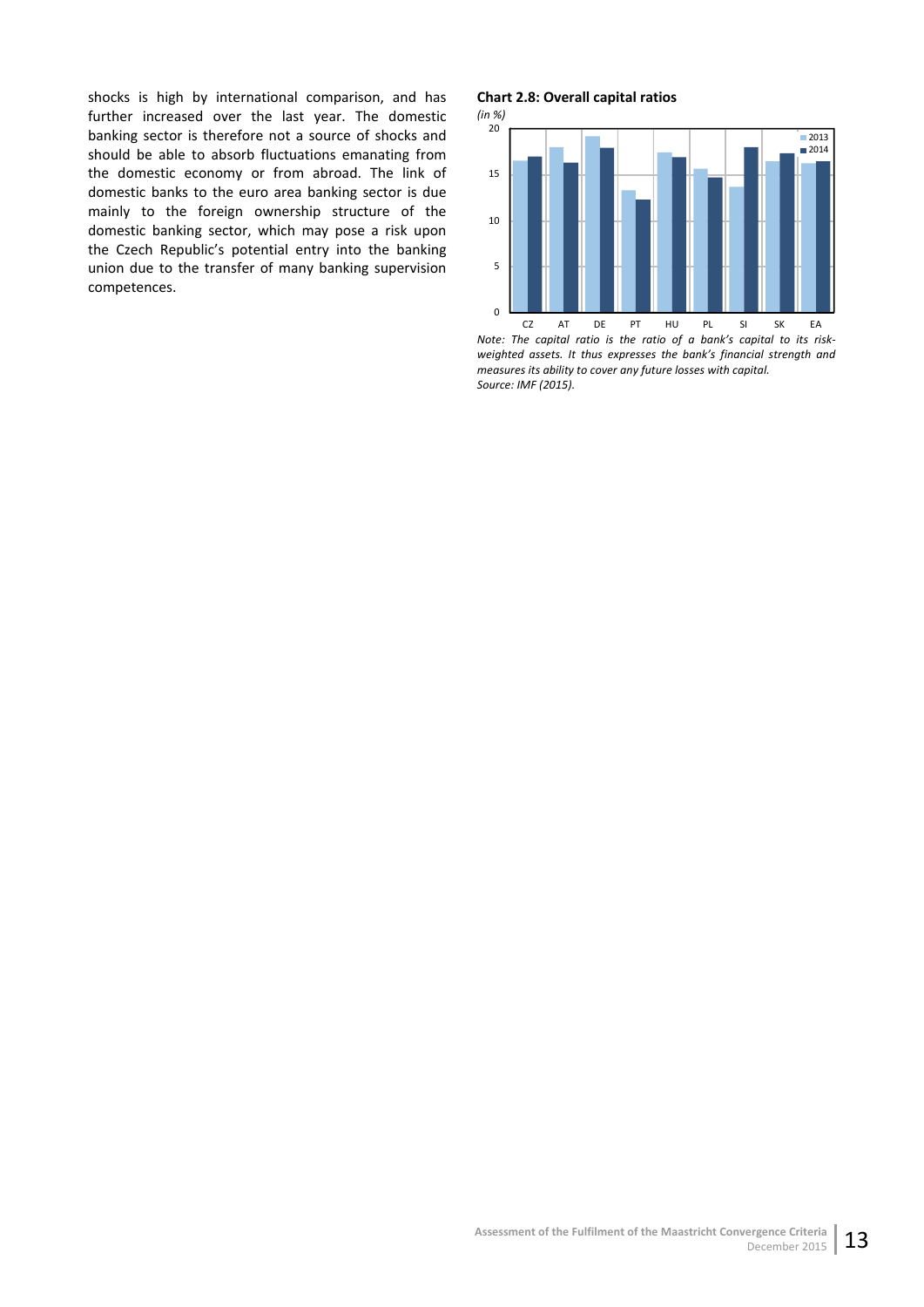# <span id="page-19-0"></span>**3 Situation in the Euro Area and New Obligations for Accession Countries**

**The situation in the euro area9 has stabilised somewhat recently.** This stabilisation is being aided by continued modest growth in economic activity (although there are large differences in GDP growth rates across euro area countries), fiscal consolidation, a stricter regulatory framework and new adjustment mechanisms, which, however, increase the financial obligations associated with future euro adoption. Still, as the example of Greece shows, the structural problems of the euro area are far from resolved. A further strengthening of the legislative framework towards tighter coordination of economic policies and a greater emphasis on sustainable fiscal and economic policies in euro area member countries is therefore currently being considered.

Economic alignment of euro area countries is a basic prerequisite for the EMU to function smoothly. **Persisting differences in the economic level are reducing the effectiveness of the single monetary policy**, although some external and internal imbalances have narrowed owing to the crisis and the stricter regulatory framework. Uncertainty about Greece's stay in the euro area going forward decreased after agreement was reached in August 2015 on a third bailout programme for the country (conditional on the implementation of economic reforms).

Financial aid should flow into Greece from the **European Stability Mechanism** (ESM), to which the Czech Republic will have to pay around CZK 51 billion in capital within four years after euro adoption, with an additional contingent liability of almost CZK 390 billion (see Appendix B).

**Contrary to euro area founders' original expectations, the euro area countries have seen no major economic convergence**, rise in economic growth or harmonisation of business cycles. Developments in economically weaker euro area countries have been mixed. The economic level of the Baltic States (Estonia, Lithuania and Latvia) has improved relative to the euro area since 2009, while that of the countries on the southern periphery (Italy, Portugal, Greece and Spain) has gone down since the onset of the crisis. **Particularly large differences between the core and periphery countries are apparent on the labour market**, although conditions in this area have been generally improving since the crisis began to ease. Germany and Austria are maintaining unemployment rates of around 5%, while unemployment in Greece and Spain is nearing 25% and is even running at around 50% in the 15–24 age group.

Differences in general government debt levels are also apparent. This indicator exceeded 100% of GDP in six euro area countries in 2014 (Belgium, Italy, Ireland, Cyprus, Portugal and Greece). The average general government debt ratio in the euro area peaked at 92.1% of GDP in 2014 and should start to come down steadily this year. The euro area government deficit dropped to 2.6% of GDP in 2014, falling below the 3% reference value for the first time since 2008. **Only five of the 19 euro area countries are currently compliant** with the deficit and debt thresholds (see Chart 3.1). The main obstacles to faster economic growth in the euro area are persisting systemic structural shortcomings, which have not been removed by consistent implementation of structural reforms; uncertainty about the future growth rate, which lags behind major world economies; geopolitical tensions in the Middle East and North Africa and a related strong inflow of immigrants; the evolution of commodity prices; and the vulnerability of financial markets, which are having to cope with low yields and increased volatility. The situation in the euro area thus still requires increased attention.



# <span id="page-19-1"></span>**Chart 3.1: Euro area fiscal positions in 2014**

*Source: Eurostat (2015d).*

Developments in the institutional framework of the euro area were dominated by steps to complete the **banking union** in 2015. A Single Supervisory Mechanism (SSM) was launched in November 2014 and a Single Resolution Board (SRB) was established as part of the Single Resolution Mechanism (SRM) at the start of 2015. The Board's work in 2015 was focused mainly on preparing the ground for full operation as of 1 January 2016. A mechanism for providing temporary public funding for the Single Resolution Fund (SRF) was also discussed.

Also related to the banking union is the direct bank recapitalisation instrument contained in the European Stability Mechanism (ESM), introduced in December 2014. The ESM has earmarked EUR 60 billion from its lending capacity to cover the needs of this instrument.

 $9$  Lithuania joined the euro area on 1 January 2015.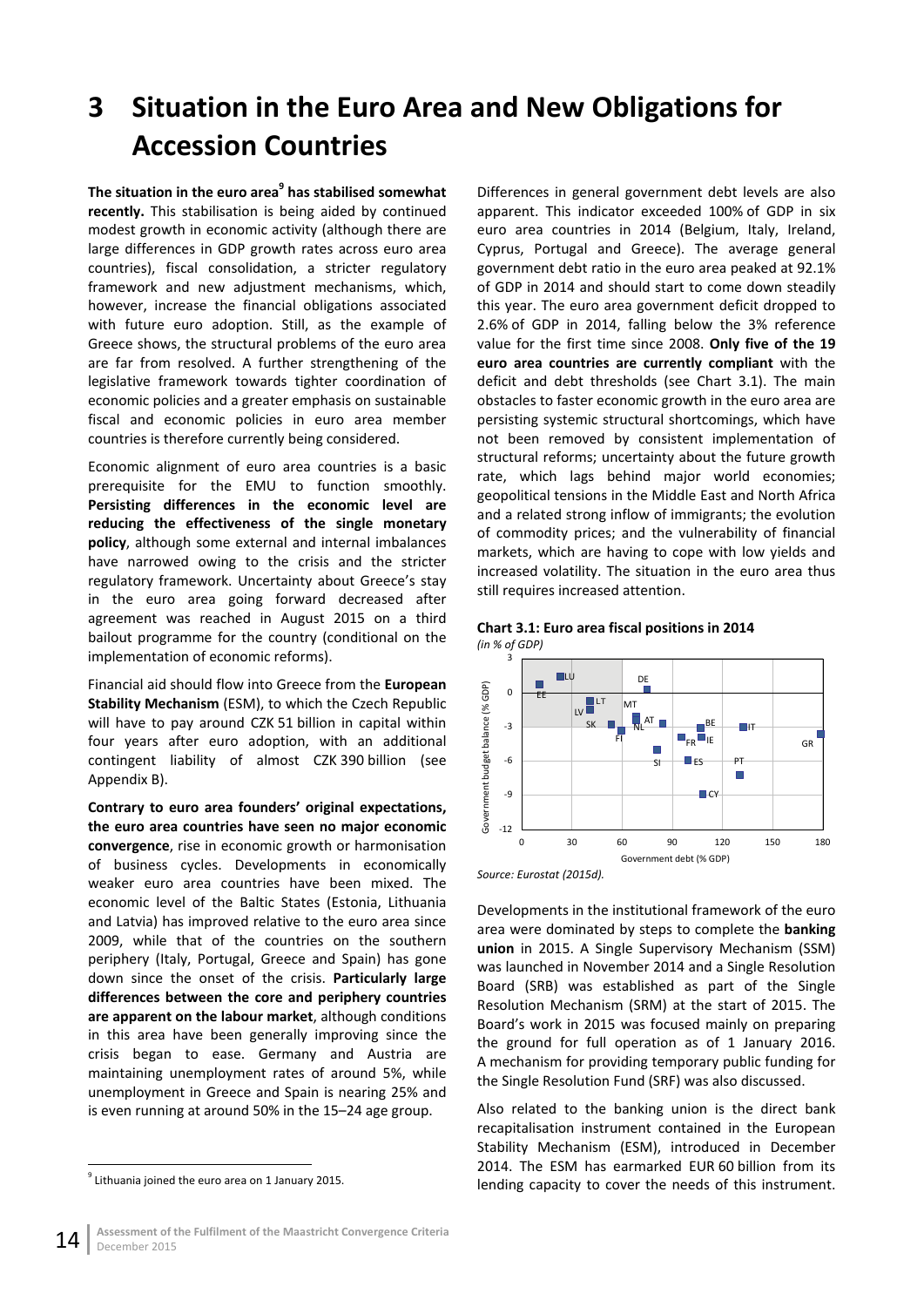Like the other forms of assistance under the ESM, this instrument can only be used where necessary to safeguard the financial stability of the euro area as a whole and its member states. This is accompanied by other strict conditions requiring, among other things, a previous bail-in and the exhaustion of all other resolution options. On the other hand, the "Five Presidents" report calls for greater flexibility for this form of assistance.

A political debate on possible participation in the banking union (the SSM/SRM) before euro adoption is going on in the Czech Republic. As part of that debate, an *Impact Study of Participation or Non-participation of the Czech Republic in the Banking Union* was prepared. **In line with the findings and recommendations of the study, the Czech government decided on 9 February 2015 not to join the banking union in the current situation** and to review the costs and benefits of participation in the banking union in one year's time on the basis of an updated impact study.<sup>10</sup> It should be noted that the Czech Republic will automatically join the SSM/SRM on entering the euro area.

#### **Obligations relating to SSM membership: supervisory fees payable by banks**

In 2015, the ECB started levying supervisory fees on banks in all countries participating in the SSM (only euro area countries in 2015). The total amount of the fees<sup>11</sup> is equal to the ECB's costs of supervision. In the event of the Czech Republic joining the SSM, the fees payable to the ECB by liable domestic credit institutions can be estimated at **EUR 2.2 million**. Therefore, the impact on the banks concerned should be minimal.

#### **Obligations relating to SRM membership: transfer and mutualisation of SRF contributions**

The contributions collected by the participating states from banks in their territories under the SRM $^{12}$  will be transferred to the SRF. These contributions will be made available – at first only in part, but later fully – for bank resolution in other participating states. However, the other participating states will only be able to use these contributions once the troubled bank has been bailed in and those states have used up a specified proportion of the contributions collected from banks in their territories. At the same time, it must be stressed that a participating state that makes the contributions collected in its territory available will reciprocally gain access to the contributions collected from banks in other participating states.

At the end of a transitional period, during which the funds will be mutualised, the total SRF funds should correspond to 1% of the amount of insured deposits $^{13}$  of banks in the participating states. The transitional period should start on 1 January 2016 and end on 1 January 2024 at the latest.

If the Czech Republic were to join the banking union, it would have to transfer the contributions collected in the national resolution fund until then to the SRF. Taking into account the expected increase in the amount of deposits, the target level of the national resolution fund should be approximately CZK 25 billion. However, the amount of banks' contributions in the banking union will depend on their risk profiles, among other things. Given the good condition and structure of the Czech banking sector, the amount to be transferred to the SRF can be expected to be significantly lower. $^{14}$ 

Given the total assets of the euro area banking sector, however, even the aggregate financial capacity of the SRF together with the planned instrument of direct recapitalisation of banks from the ESM would not necessarily be enough to solve any major problems in the banking union's banking sector. Another safety mechanism financed from public funds (a "backstop") is therefore being sought. The bail-in tool should also help reduce the potential demand for funds from the SRF and the ESM.

The characteristics of the Czech banking sector indicate that it is more stable than the sectors of numerous other Member States. In the current conditions, this implies that the benefit of joining the banking union  $-$  i.e. the gain in the Czech sector's financial stability that might result from increased solidarity in resolving bank crises in the banking union – would be smaller by comparison with other countries.

The estimated financial costs associated with the Czech Republic's hypothetical entry into the euro area are quantified in Appendix B.

 $10$  The issue of selected non-euro area EU Member States opting into the banking union before euro adoption was also examined in an IMF study published by the New Member States Policy Forum 2014, which arrived at similar conclusions.

 $11$  According to information provided by the ECB, supervision costs totalled EUR 326 million in 2014/2015 (ECB, 2015).

<sup>&</sup>lt;sup>12</sup> The obligation of all EU Member States to collect similar contributions is stipulated in a directive of the European Parliament and of the Council on recovery and resolution in the financial sector (2014/59/EU).

 $13$  In the case of euro area countries, the 1% target level would represent about EUR 55 billion.

 $14$  A reliable estimate of the actual amount cannot be made at present because not all the necessary data are available. The amount of the contributions will also depend on the number of non-euro area Member States participating in the banking union.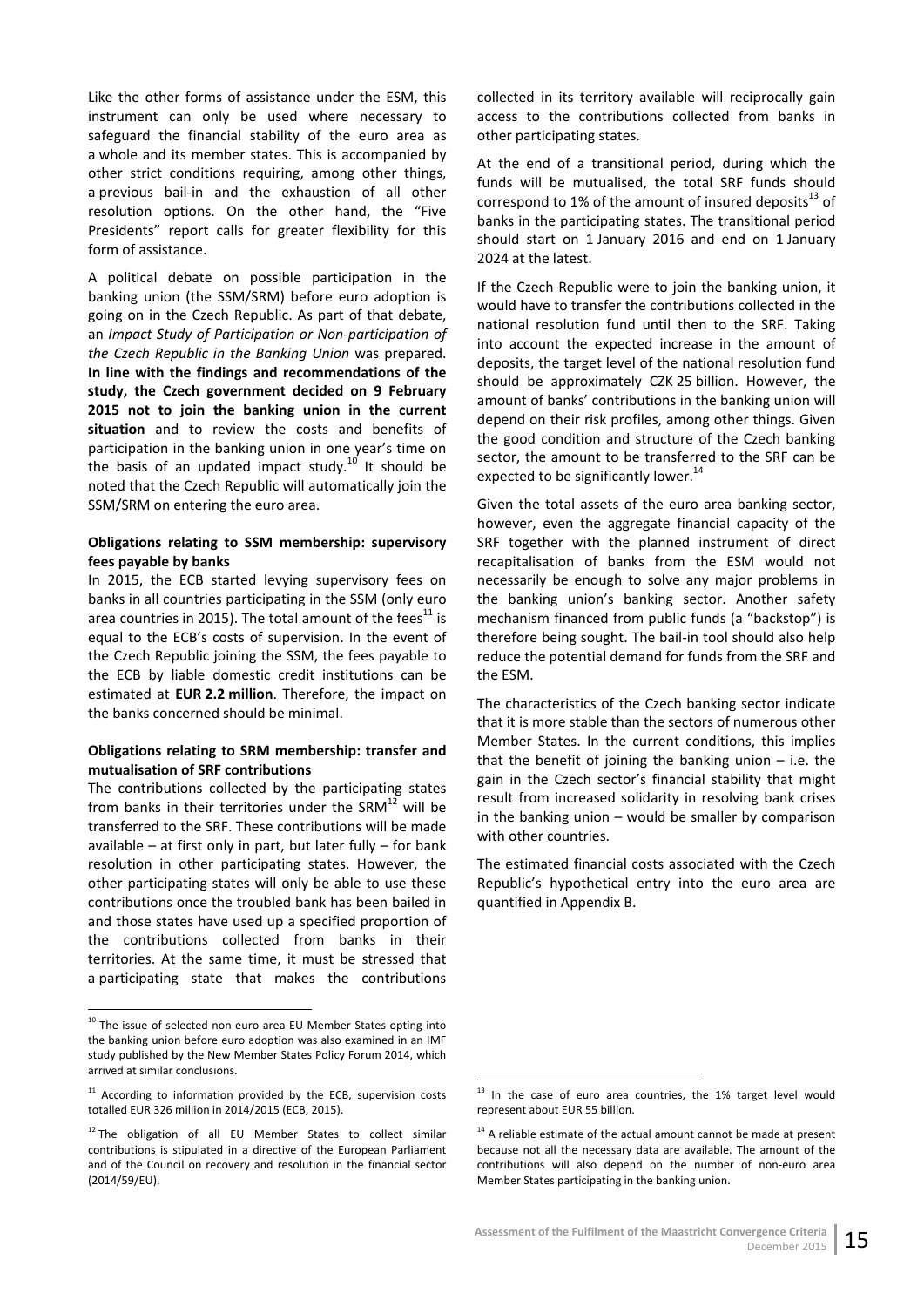# <span id="page-21-0"></span>**References**

- Act concerning the conditions of accession of the Czech Republic, the Republic of Estonia, the Republic of Cyprus, the Republic of Latvia, the Republic of Lithuania, the Republic of Hungary, the Republic of Malta, the Republic of Poland, the Republic of Slovenia and the Slovak Republic and the adjustments to the Treaties on which the European Union is founded. OJ L 236, 23/9/2003, p. 33 [cited 29/10/2015], <http://eur-lex.europa.eu/legalcontent/EN/TXT/?uri=OJ:L:2003:236:TOC>.
- Central Statistical Office of Poland (2015): Statistical yearbooks. Warsaw, Central Statistical Office of Poland, October 2015 [cited 29/10/2015], <http://stat.gov.pl/en/topics/statistical-yearbooks/>.
- CNB (2014): Analyses of the Czech Republic's Current Economic Alignment with the Euro Area. Prague, Czech National Bank, December 2014 [cited 29/10/2015], <https://www.cnb.cz/en/monetary\_policy/strategic\_documents/ emu\_accession.html>.
- CNB (2015a): Selected exchange rates. Prague, Czech National Bank, October 2015 [cited 29/10/2015], <http://www.cnb.cz/en/financial\_markets/foreign\_exchange\_market/exchange\_rate\_fixing/selected\_form.js>.
- CNB (2015b): Convergence criteria. Prague, Czech National Bank, October 2015 [cited 29/10/2015], <http://www.cnb.cz/en/about\_cnb/international\_relations/cr\_eu\_integration/eu\_integrace\_04.html>.
- Consolidated versions of the Treaty on European Union and the Treaty on the Functioning of the European Union, Doc. No. 6655/8/08 REV 8, 30/1/2015 [cited 29/10/2015], <http://data.consilium.europa.eu/doc/document/ ST-6655-2008-REV-8/en/pdf>.
- CZSO (2013): Czech Demographic Handbook 2013. Prague, Czech Statistical Office, November 2013 [cited 29/10/2015], <https://www.czso.cz/csu/czso/czech-demographic-handbook-2013-hwh4z2ner0>.
- CZSO (2015): Notification of government deficit and debt 2014. Prague, Czech Statistical Office, October 2015 [cited 29/10/2015], < https://www.czso.cz/csu/czso/ari/notification-of-government-deficit-and-debt-2014\_>.
- Directive 2014/59/EU of the European Parliament and of the Council of 15 May 2014, establishing a framework for the recovery and resolution of credit institutions and investment firms and amending Council Directive 82/891/EEC, and Directives 2001/24/EC, 2002/47/EC, 2004/25/EC, 2005/56/EC, 2007/36/EC, 2011/35/EU, 2012/30/EU and 2013/36/EU, and Regulations (EU) No 1093/2010 and (EU) No 648/2012, of the European Parliament and of the Council, OJ L 173, 12/6/2014, pp. 190–347, <http://eur-lex.europa.eu/legal-content/EN/TXT/ PDF/?uri=CELEX:32014L0059&qid=1448551799894&from=EN>.
- Dohoda o převádění a sdílení příspěvků do jednotného fondu pro řešení krizí (Agreement on the transfer and mutualisation of contributions to the Single Resolution Fund) in Vládní návrh, kterým se předkládá Parlamentu České republiky k vyslovení souhlasu s ratifikací Dohoda o převádění a sdílení příspěvků do jednotného fondu pro řešení krizí, podepsaná v Bruselu dne 21. května 2014, sněmovní tisk č. 324/0, Poslanecká sněmovna Parlamentu České republiky, VII. volební období, pp. 6–50 [cited 29/10/2015], <http://www.psp.cz/sqw/text/orig2.sqw?idd=111251>.
- EC (2012a): Alert Mechanism Report 2012. Brussels, European Commission, 14/2/2012 [cited 29/10/2015], <http://eur-lex.europa.eu/legal-content/EN/TXT/PDF/?uri=CELEX:52012DC0068&from=EN>.
- EC (2012b): Alert Mechanism Report 2013. Brussels, European Commission, 28/11/2012 [cited 29/10/2015], <http://eur-lex.europa.eu/legal-content/EN/TXT/PDF/?uri=CELEX:52012DC0751&from=EN>.
- EC (2013a): Alert Mechanism Report 2014. Brussels, European Commission, 13/11/2013 [cited 29/10/2015], <http://ec.europa.eu/europe2020/pdf/2014/amr2014\_en.pdf>.
- EC (2013b): Alert Mechanism Report 2015. Brussels, European Commission, 28/11/2014 [cited 29/10/2015], <http://ec.europa.eu/europe2020/pdf/2015/amr2015\_en.pdf>.
- EC (2014a): Convergence Report 2014. Brussels, European Commission, June 2014 [cited 29/10/2015], <http://ec.europa.eu/economy\_finance/publications/european\_economy/2014/ee4\_en.htm>.
- EC (2014b): Macroeconomic Imbalance Procedure 2015. Brussels, European Commission, June 2014 [cited 29/10/2015],

<http://ec.europa.eu/economy\_finance/economic\_governance/macroeconomic\_imbalance\_procedure/index\_ en.htm>.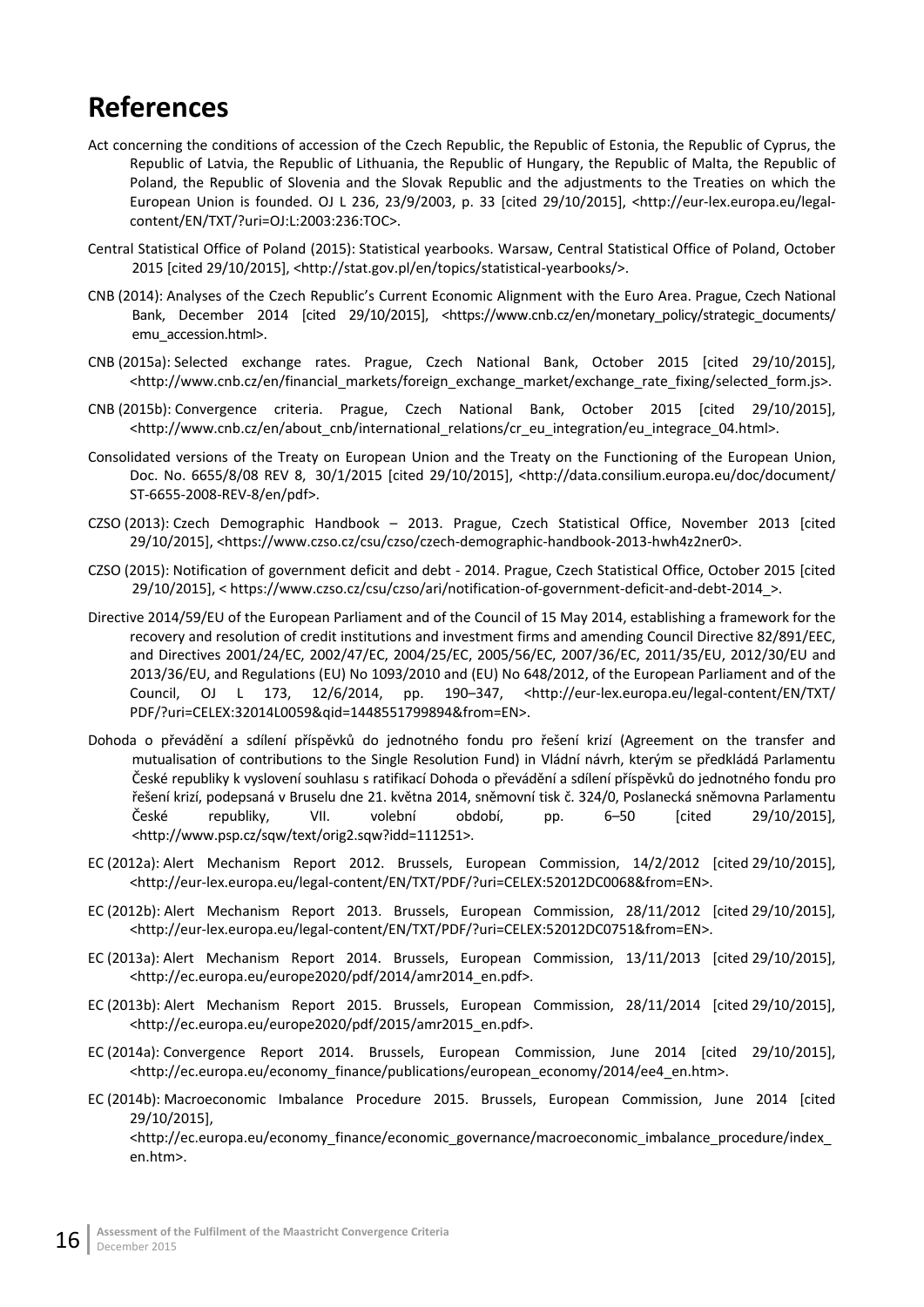- EC (2015a): European Economic Forecast, Spring 2015, European Economy 2/2015. Brussels, EC, May 2015 [cited 29/10/2015],
	- <http://epp.eurostat.ec.europa.eu/portal/page/portal/government\_finance\_statistics/data/main\_tables>.
- EC (2015b): Five Presidents' Report sets out plan for strengthening Europe's Economic and Monetary Union as of 1 July 2015. Brussels, European Commission, June 2014 [cited 29/10/2015], <http://europa.eu/rapid/pressrelease IP-15-5240 en.htm>.
- EC (2015c): A Deeper and Fairer Economic and Monetary Union. Frankfurt am Main, European Central Bank, October 2015 [cited 29/10/2015], <http://ec.europa.eu/priorities/economic-monetary-union/index\_cs.htm>.
- ECB (2004): Progress Towards Convergence. Frankfurt am Main, European Central Bank, November 2004 [cited 29/10/2015], [<http://www.ecb.europa.eu/pub/convergence/html/index.en.html](http://www.ecb.europa.eu/pub/convergence/html/index.en.html)>.
- ECB (2014a): Convergence Report 2014. Frankfurt am Main, European Central Bank, June 2014 [cited 29/10/2015], [<http://www.ecb.europa.eu/pub/convergence/html/index.en.html](http://www.ecb.europa.eu/pub/convergence/html/index.en.html)>.
- ECB (2014b): Regulation (EU) No 1163/2014 of the European Central Bank of 22 October 2014 on supervisory fees (ECB/2014/41), OJ L 311, 31/10/2014, pp. 23–31 [cited 29/10/2015], <http://eur-lex.europa.eu/legalcontent/EN/TXT/PDF/?uri=CELEX:32014R1163&qid=1448541588680&from=EN>.
- European Council (2012): European Council conclusions (13/14 December 2012), doc. No. EUCO 205/12, 14/12/2012. Brussels [cited 29/10/2015], < http://data.consilium.europa.eu/doc/document/ST-205-2012-INIT/en/pdf>.
- European Parliament and EU Council (2013): Regulation (EU) No 473/2013 of the European Parliament and of the Council of 21 May 2013 on common provisions for monitoring and assessing draft budgetary plans and ensuring the correction of excessive deficit of the Member States in the euro area. OJ L 140, 27/5/2013, p. 11. Brussels, May 2013 [cited 29/10/2015], <http://eur-lex.europa.eu/legal-content/EN/TXT/PDF/ ?uri=CELEX:32013R0473&qid=1448543994558&from=EN>.
- Eurostat (2015a): EMU Harmonised Index of Consumer Prices. Luxembourg, Eurostat, January 2015 [cited 29/10/2015], <http://appsso.eurostat.ec.europa.eu/nui/show.do?dataset=prc\_hicp\_mv12r&lang=en>.
- Eurostat (2015b): EMU Convergence Criterion Series Monthly Data. Luxembourg, Eurostat, January 2015 [cited 29/10/2015], <http://appsso.eurostat.ec.europa.eu/nui/show.do?dataset=irt\_lt\_mcby\_m&lang=en>.
- Eurostat (2015c): GDP per capita, consumption per capita and price level indices. Luxembourg, Eurostat, October 2015 [cited 29/10/2015], <http://ec.europa.eu/eurostat/statistics explained/index.php/GDP\_per\_capita, consumption\_per\_capita\_and\_price\_level\_indices>.
- Eurostat (2015d): Government deficit and debt. Luxembourg, Eurostat, October 2015, [cited 29/10/2015], <http://ec.europa.eu/eurostat/statistics-explained/index.php/Government\_finance\_statistics>.
- Eurostat (2015e): Member States (EU28) trade by BEC product group since 1999. Luxembourg, Eurostat, October 2015 [cited 29/10/2015], <http://appsso.eurostat.ec.europa.eu/nui/show.do?dataset=ext\_st\_28msbec&lang=en>.
- Eurostat (2015f): Real GDP growth rate volume. Luxembourg, Eurostat, October 2015 [cited 29/10/2015], <http://ec.europa.eu/eurostat/tgm/table.do?tab=table&init=1&plugin=1&pcode=tsdec100&language=en>.
- Eurostat (2015g): GDP and main components (output, expenditure and income). Luxembourg, Eurostat, October 2015 [cited 29/10/2015], <http://ec.europa.eu/eurostat/en/web/products-datasets/-/NAMQ\_10\_GDP>.
- Eurostat (2015h): Taxation Trends in the European Union, 2014 Edition. Luxembourg, Eurostat, October 2015 [cited 29/10/2015],

<http://ec.europa.eu/taxation\_customs/taxation/gen\_info/economic\_analysis/tax\_structures/index\_en.htm>.

- Eurostat (2015i): Long-term unemployment by sex annual average, %. Luxembourg, Eurostat, October 2015 [cited 29/10/2015], <http://appsso.eurostat.ec.europa.eu/nui/show.do>.
- IMF (2014): Selected Issues Paper on Central and Eastern Europe: New Member States (NMS) Policy Forum, 2014. [cited 29/10/2015], IMF Country Report No. 15/98. pp. 36–53.
- IMF (2015): Bank Regulatory Capital to Risk-Weighted Assets. Washington, International Monetary Fund, April 2015 [cited 29/10/2015], <http://data.imf.org/?sk=9F855EAE-C765-405E-9C9A-A9DC2C1FEE47&sId=1412342664798 &ss=1412342664798>.
- [Központi Statisztikai Hivatal](https://www.google.cz/url?sa=t&rct=j&q=&esrc=s&frm=1&source=web&cd=1&cad=rja&uact=8&ved=0CBwQFjAAahUKEwjXls3L3PbIAhUByRoKHV24Agw&url=https%3A%2F%2Fwww.ksh.hu%2F&usg=AFQjCNGIA0AIEHZUmiIhjJ2LexUN7VoKrQ&bvm=bv.106379543,d.d2s) (2015): Internal Migration. Budapest, [Központi Statisztikai Hivatal,](https://www.google.cz/url?sa=t&rct=j&q=&esrc=s&frm=1&source=web&cd=1&cad=rja&uact=8&ved=0CBwQFjAAahUKEwjXls3L3PbIAhUByRoKHV24Agw&url=https%3A%2F%2Fwww.ksh.hu%2F&usg=AFQjCNGIA0AIEHZUmiIhjJ2LexUN7VoKrQ&bvm=bv.106379543,d.d2s) 2015 [cited 29/10/2015], <http://www.ksh.hu/docs/eng/xstadat/xstadat\_annual/i\_wnv001.html>.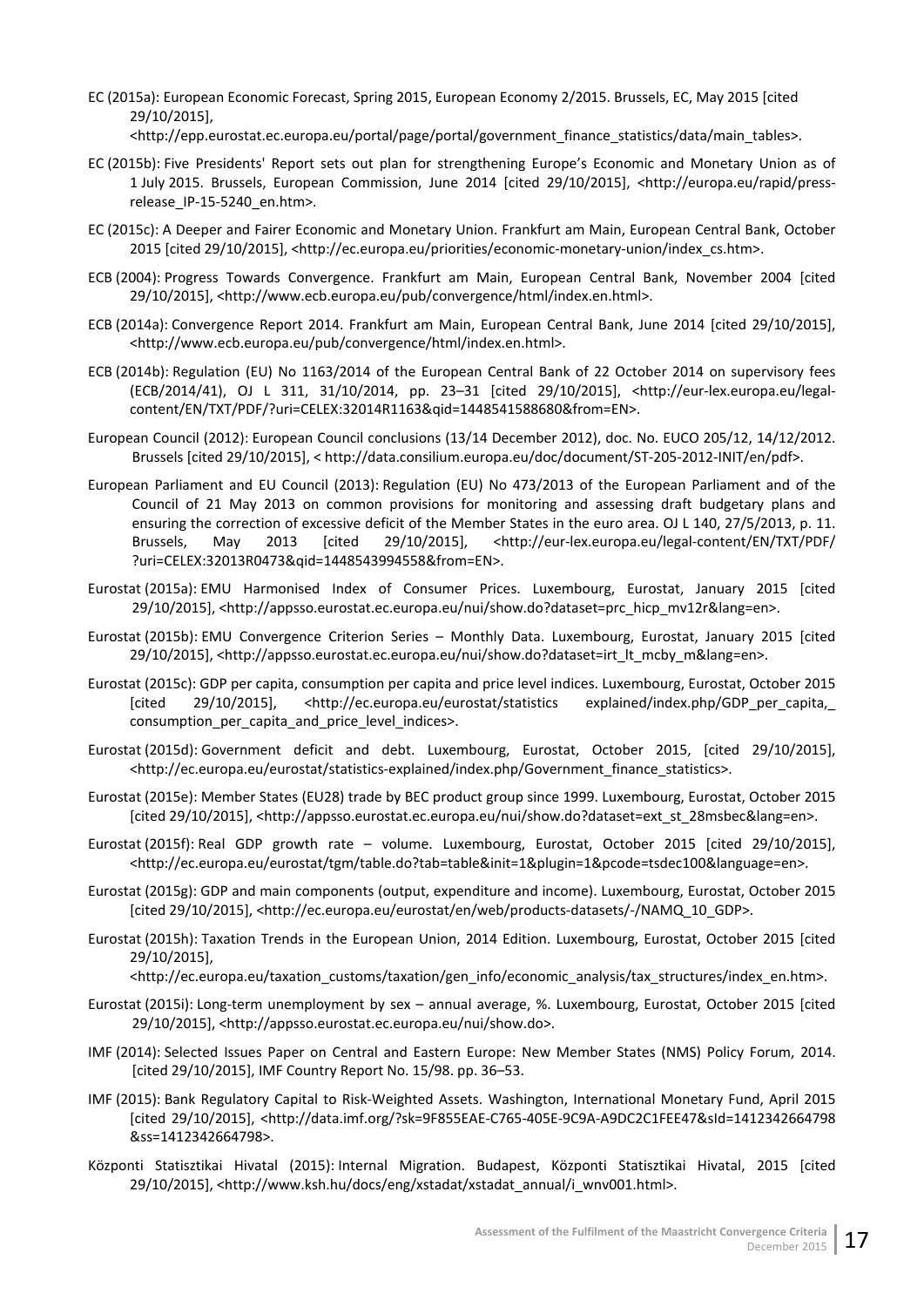- Ministry of Finance of the Czech Republic (2007): The Czech Republic's Updated Euro-area Accession Strategy. Prague, Ministry of Finance of the Czech Republic, August 2007 [cited 29/10/2015], <http://www.mfcr.cz/assets/en/media/The-Czech-Republics-Updated-Euro-area-Accession-Strategy-2007.pdf>.
- Ministry of Finance of the Czech Republic (2014a): Assessment of the fulfilment of the Maastricht Convergence Criteria and the Degree of Economic Alignment of the Czech Republic with the Euro Area (2014). Prague, Ministry of Finance of the Czech Republic, December 2014 [cited 29/10/2015], <http://www.mfcr.cz/en/statistics/fulfilment-of-the-maastricht-criteria/2014/assessment-of-the-fulfilment-ofthe-maas-19968>.
- Ministry of Finance of the Czech Republic (2014b): Bankovní unie (Banking union). Prague, Ministry of Finance of the Czech Republic, November 2014 [cited 29/10/2015]. <http://www.zavedenieura.cz/cs/euro/eurozona/ bankovni-unie>.
- Ministry of Finance of the Czech Republic (2015a): Studie dopadu účasti či neúčasti ČR v bankovní unii (Impact study of participation or non-participation of the Czech Republic in the banking union). Prague, Ministry of Finance of the Czech Republic, February 2015 [cited 29/10/2015], <http://www.mfcr.cz/cs/soukromysektor/regulace/bankovnictvi/zakladni-informace/2015/studie-dopadu-ucasti-ci-neucasti-cr-v-ba-20801>.
- Ministry of Finance of the Czech Republic (2015b): Fiscal Outlook of the Czech Republic (November 2015). Prague, Ministry of Finance of the Czech Republic, November 2015 [cited 30/11/2015], <http://www.mfcr.cz/en/statistics/fiscal-outlook/2015/fiscal-outlook-of-the-czech-republic-nov-23197>.
- Ministry of Finance of the Czech Republic (2015c): Convergence Programme of the Czech Republic (April 2015). Prague, Ministry of Finance of the Czech Republic, April 2015 [cited 29/10/2015], <http://www.mfcr.cz/assets/en/media/Convergence-Programme-CR-April-2015.pdf>.
- Ministry of Finance of the Czech Republic (2015d): Macroeconomic forecast of the Czech Republic, October 2015 [cited 5/11/2015], <http://www.mfcr.cz/en/statistics/macroeconomic-forecast/2015/macroeconomic-forecastoctober-2015-22890>.
- Ministry of Finance of the Czech Republic (2015e): Informace o vstupu v platnost Smlouvy o stabilitě, koordinaci a správě v hospodářské a měnové unii (Information on the entry into force of the Treaty on Stability, Coordination and Governance in the Economic and Monetary Union). Prague, Ministry of Finance of the Czech Republic, January 2013 [cited 29/10/2015], <http://www.mfcr.cz/cs/aktualne/aktuality/2013/informace-ovstupu-v-platnost-smlouvy-o-11076>.
- Protocol (No 12) on the excessive deficit procedure. OJ C 326, 26/10/2012, p. 79–80, <http://eur-lex.europa.eu/legalcontent/EN/TXT/PDF/?uri=OJ:C:2012:326:FULL&from=EN>.
- Protocol (No 13) on the convergence criteria. OJ C 326, 26/10/2012, p. 81–82, <http://eur-lex.europa.eu/legalcontent/EN/TXT/PDF/?uri=OJ:C:2012:326:FULL&from=EN>.
- [Protocol](http://eur-lex.europa.eu/JOHtml.do?uri=OJ:C:2010:083:SOM:CS:HTML) (No 4) on the Statute of the European System of Central Banks and of the ECB. OJ C 326, 26/10/2012, pp. 230–250, <http://eur-lex.europa.eu/legal-content/EN/TXT/PDF/?uri=OJ:C:2012:326:FULL&from=EN>.
- Statistical Office of the Slovak Republic (2015): Obyvatelstvo a migrácia. Bratislava, Statistical Office of the Slovak Republic, 2015 [cited 29/10/2015], <http://goo.gl/o1GzPa>.
- Statistical Office RS (2015): Internal Migration. Ljubljana, Statistical Office, 2015 [cited 29/10/2015], <http://pxweb.stat.si/pxweb/Dialog/varval.asp?ma=05N2002E&ti=&path=../Database/Demographics/05\_popul ation/40 Migration/10\_05N20 Internal/&lang=1>.
- Statistics Austria (2015): Binnen- und Außenwanderungen in Österreich 2013 nach Alter, Geschlecht und Distanz. Wien, Statistics Austria, 2015 [cited 29/10/2015], <[https://www.statistik.at/web\\_en/publications\\_services/statistisches\\_jahrbuch/index.html>](https://www.statistik.at/web_en/publications_services/statistisches_jahrbuch/index.html).
- Statistisches Bundesamt (2011): Bevölkerung und Erwerbstatigkeit . Wiesbaden, Statistisches Bundesamt, 2011 [cited 29/10/2015],

<https://www.destatis.de/DE/Publikationen/Thematisch/Bevoelkerung/Wanderungen/vorlaeufigeWanderunge n.html>.

World Economic Forum (2015): The Global Competitiveness Report 2014–2015. Geneva, World Economic Forum 2015 [cited 29/10/2015], <http://www.weforum.org/reports/global-competitiveness-report-2014-2015>.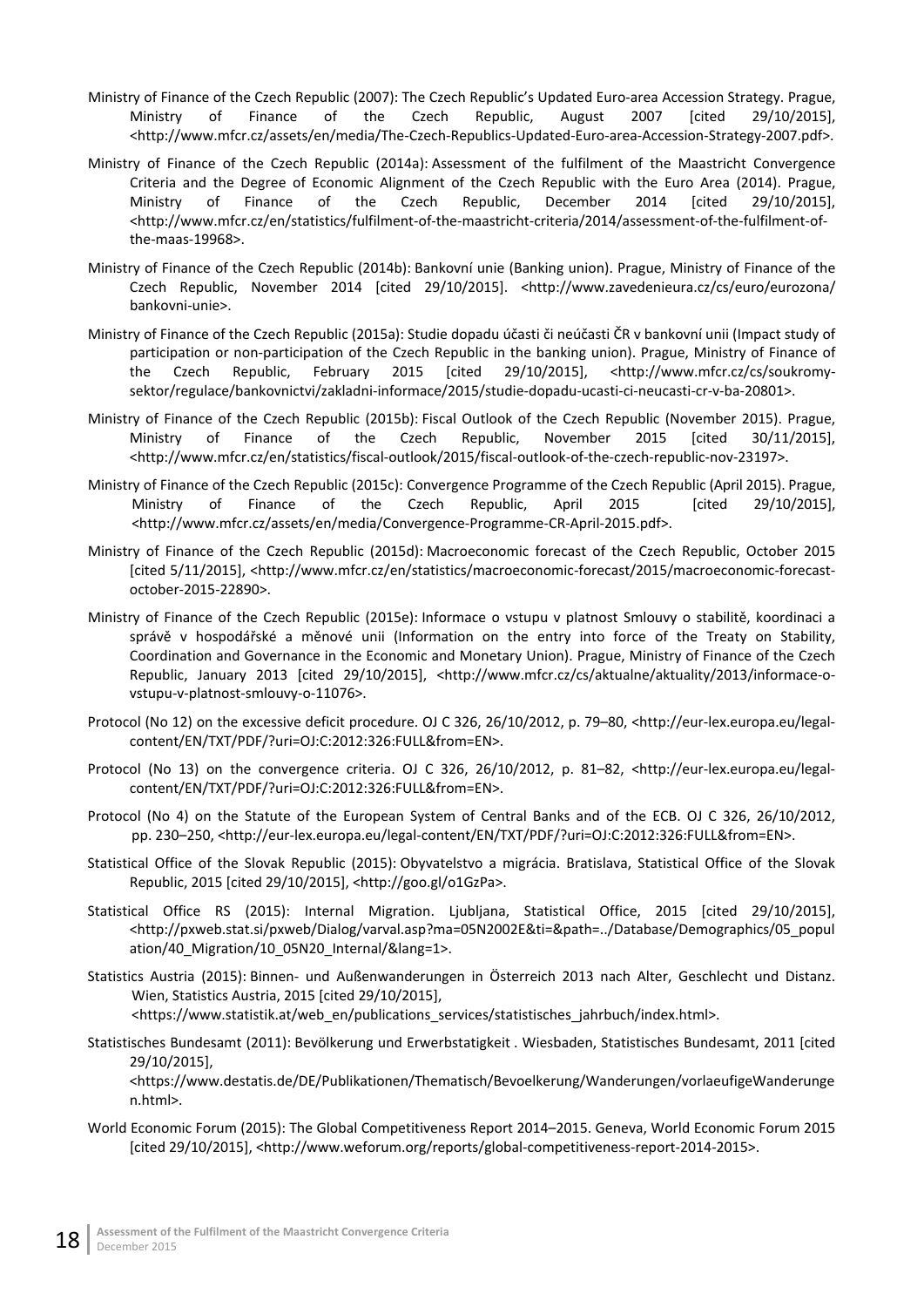# <span id="page-24-0"></span>**A Appendix – Maastricht Convergence Criteria**

## <span id="page-24-1"></span>**Criterion on Price Stability**

#### **Treaty provisions**

The first indent of Article 140(1) of the Treaty requires: "the achievement of a high degree of price stability; this will be apparent from a rate of inflation which is close to that of, at most, the three best performing Member States in terms of price stability".

Article 1 of Protocol No. 13 on the Convergence Criteria also stipulates that: "the criterion on price stability shall mean that a Member State has a price performance that is sustainable and an average rate of inflation, observed over a period of one year before the examination, that does not exceed by more than 1.5 percentage points that of, at most, the three best performing Member States in terms of price stability. Inflation shall be measured by means of the consumer price index on a comparable basis taking into account differences in national definitions."

#### **Application of Treaty provisions in ECB and EC Convergence Reports**

With regard to "an average rate of inflation, observed over a period of one year before the examination", the inflation rate is calculated using the increase in the latest available 12-month average of the Harmonised Index of Consumer Prices (HICP) over the previous 12-month average.

The reference value of the price criterion is calculated as 1.5 percentage points plus the simple arithmetic average of the rate of inflation in the three countries with the lowest inflation rates, provided that this rate is compatible with price stability.

#### **Implementation of the price stability criterion – current practice**

Both the Treaty and the Protocol in some areas leave scope for interpretation by the institutions that assess the fulfilment of the criteria in their Convergence Reports (the European Commission and European Central Bank). Therefore, when assessing the fulfilment of the criteria one should also take into account the specific way in which these institutions implement the criterion. Previous practice shows that countries with low or negative inflation rates are not automatically excluded as reference countries. Only countries that record significant deviations in inflation from the other EU countries owing to extraordinary or specific factors are excluded.

# <span id="page-24-2"></span>**Criterion on the Government Financial Position**

#### **Treaty provisions**

The second indent of Article 140(1) of the Treaty requires "the sustainability of the government financial position; this will be apparent from having achieved a government budgetary position without a deficit that is excessive as determined in accordance with Article 126(6) of the Treaty".

Article 2 of Protocol No. 13 on the Convergence Criteria stipulates that this criterion "shall mean that at the time of the examination the Member State is not the subject of a Council decision under Article 126(6) of this Treaty that an excessive deficit exists".

Article 126 of the Treaty sets out the excessive deficit procedure, which is specified in more detail in the Stability and Growth Pact. According to Article 126(3) of the Treaty, the European Commission prepares a report if a Member State does not fulfil the requirements for fiscal discipline, in particular if:

- 1. the ratio of the planned or actual government deficit to GDP exceeds a reference value (defined in Protocol No. 12 on the excessive deficit procedure as 3% of GDP), unless:
	- a. either the ratio has declined substantially and continuously and reached a level that comes close to the reference value; or
	- b. the excess over the reference value is only exceptional and temporary and the ratio remains close to the reference value.
- 2. the ratio of government debt to GDP exceeds a reference value (defined in the Protocol on the Excessive Deficit Procedure as 60% of GDP), unless the ratio is sufficiently diminishing and approaching the reference value at a satisfactory pace. However, several other steps need to be taken between the European Commission's report and the start of the excessive deficit procedure. The excessive deficit procedure is opened by the EU Council, acting on a proposal from the European Commission. The EU Council also closes the procedure, acting on a recommendation from the Commission.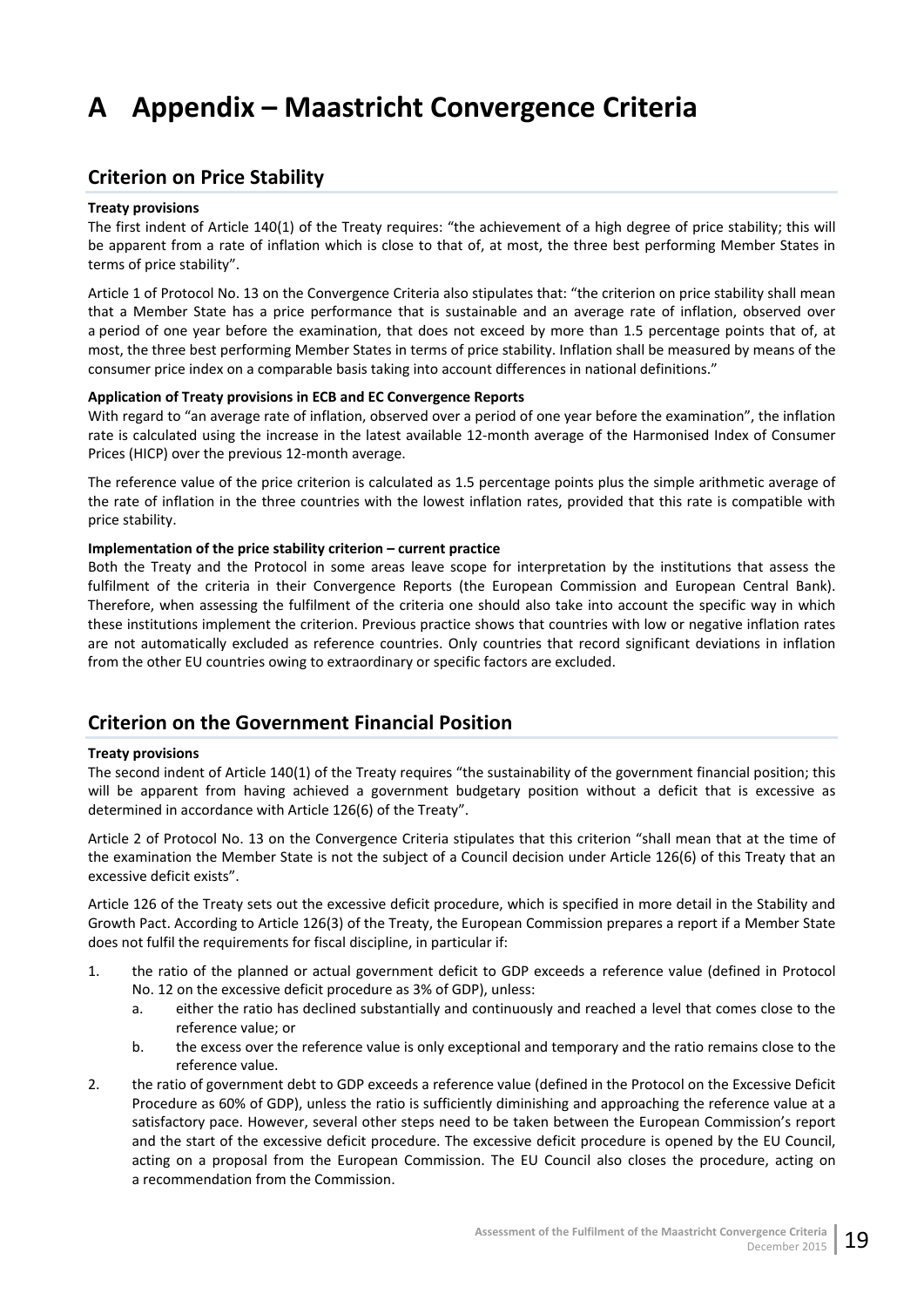# <span id="page-25-0"></span>**Criterion on the Convergence of Interest Rates**

#### **Treaty provisions**

The fourth indent of Article 140(1) of the Treaty requires: "the durability of convergence achieved by the Member State and of its participation in the exchange-rate mechanism of the European Monetary System being reflected in the long-term interest-rate levels".

Article 4 of Protocol No. 13 on the Convergence Criteria specifies that: "the criterion on the convergence of interest rates means that, observed over a period of one year before the examination, a Member State has had an average nominal long-term interest rate that does not exceed by more than two percentage points that of, at most, the three best performing Member States in terms of price stability. Interest rates shall be measured on the basis of long-term government bonds or comparable securities, taking into account differences in national definitions."

#### **Implementation of the criterion on the convergence of interest rates**

As in the case of the price stability criterion, the Treaty and the Protocol provide scope for a looser interpretation of the specific value of the criterion. It is within the competence of the assessing institutions to decide whether the calculation of the interest rate criterion will include all three countries used for the calculation of the price stability criterion or whether certain countries will be excluded from the calculation of the interest rate criterion.

Interest rates measured on the basis of long-term government bonds or comparable securities are regarded as longterm interest rates. These interest rate statistics are based on monthly average interest rates on long-term government bonds in per cent per annum. Bonds with residual maturities ranging from 8 to 12 years are classified as benchmark bonds (this range is fully in line with the conditions on the Czech government bond market and is based on the Czech government bond issue frequency). A combination of bonds whose average residual maturity is as close to 10 years as possible is then generated from this set.

## <span id="page-25-1"></span>**Criterion on Participation in the Exchange Rate Mechanism**

#### **Treaty provisions**

The third indent of Article 140(1) of the Treaty requires: "the observance of the normal fluctuation margins provided for by the exchange-rate mechanism of the European Monetary System, for at least two years, without devaluing against the euro".

Article 3 of Protocol No. 13 on the Convergence Criteria stipulates that: "the criterion on participation in the exchange-rate mechanism of the European Monetary System referred to in the third indent of Article 140(1) of the Treaty shall mean that a Member State has respected the normal fluctuation margins provided for by the exchangerate mechanism of the European Monetary System without severe tensions for at least the last two years before the examination. In particular, the Member State shall not have devalued its currency's bilateral central rate against the euro on its own initiative for the same period."

#### **Application of Treaty provisions in ECB and EC Convergence Reports**

The Treaty refers to the criterion of participation in the European exchange-rate mechanism (ERM until December 1998 and ERM II since January 1999).

First, the ECB and the EC assess whether the country has participated in ERM II "for at least the last two years before the examination", as stated in the Treaty.

Second, as regards the definition of "normal fluctuation margins", the ECB recalls the formal opinion that was put forward by the EMI Council in October 1994 and its statements in the November 1995 report entitled "Progress towards Convergence".

The EMI Council's opinion of October 1994 stated that "the wider band has helped to achieve a sustainable degree of exchange rate stability in the ERM", that "the EMI Council considers it advisable to maintain the present arrangements", and that "member countries should continue to aim at avoiding significant exchange rate fluctuations by gearing their policies to the achievement of price stability and the reduction of fiscal deficits, thereby contributing to the fulfilment of the requirements set out in Article 140(1) of the Treaty and the relevant protocol".

In the "Progress towards Convergence" report it was stated that "when the Treaty was conceived, the 'normal fluctuation margins' were ±2.25% around bilateral central parities, whereas a ±6% band was a derogation from the rule. In August 1993 the decision was taken to widen the fluctuation margins to ±15%. The interpretation of the criterion, in particular of the concept of 'normal fluctuation margins', became less straightforward." It was then also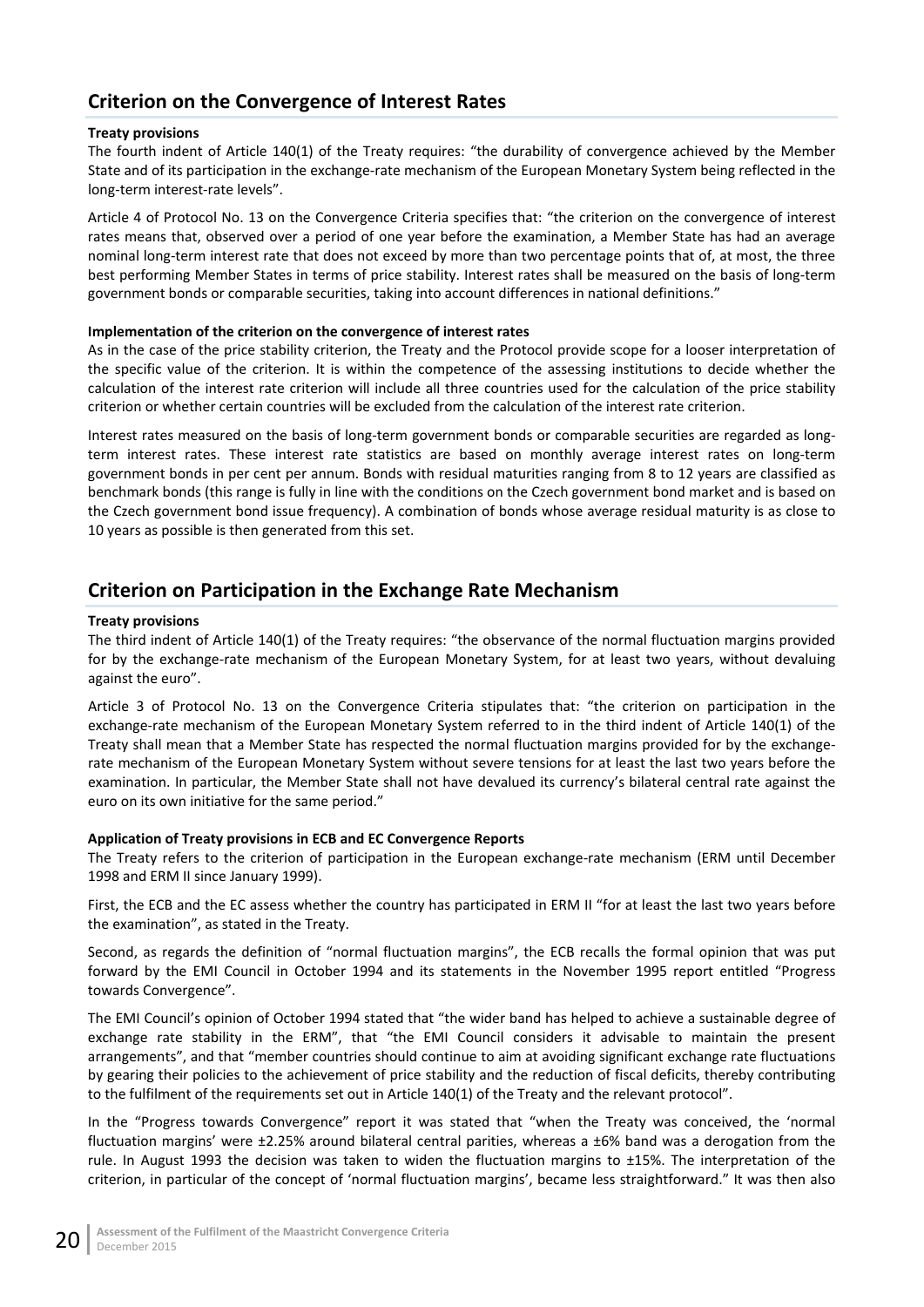proposed that account would need to be taken of "the particular evolution of exchange rates in the European Monetary System (EMS) since 1993 in forming an ex post judgement".

Against this background, in the assessment of exchange rate developments the emphasis is placed on exchange rates being close to the ERM II central rates.

Third, the issue of the presence of "severe tensions" or "strong pressures" on the exchange rate is addressed by examining the degree of deviation of exchange rates from the ERM II central rates against the euro. Other indicators, such as short-term interest rate differentials vis-à-vis the euro area and their evolution, are used as well. The role played by foreign exchange interventions is also considered.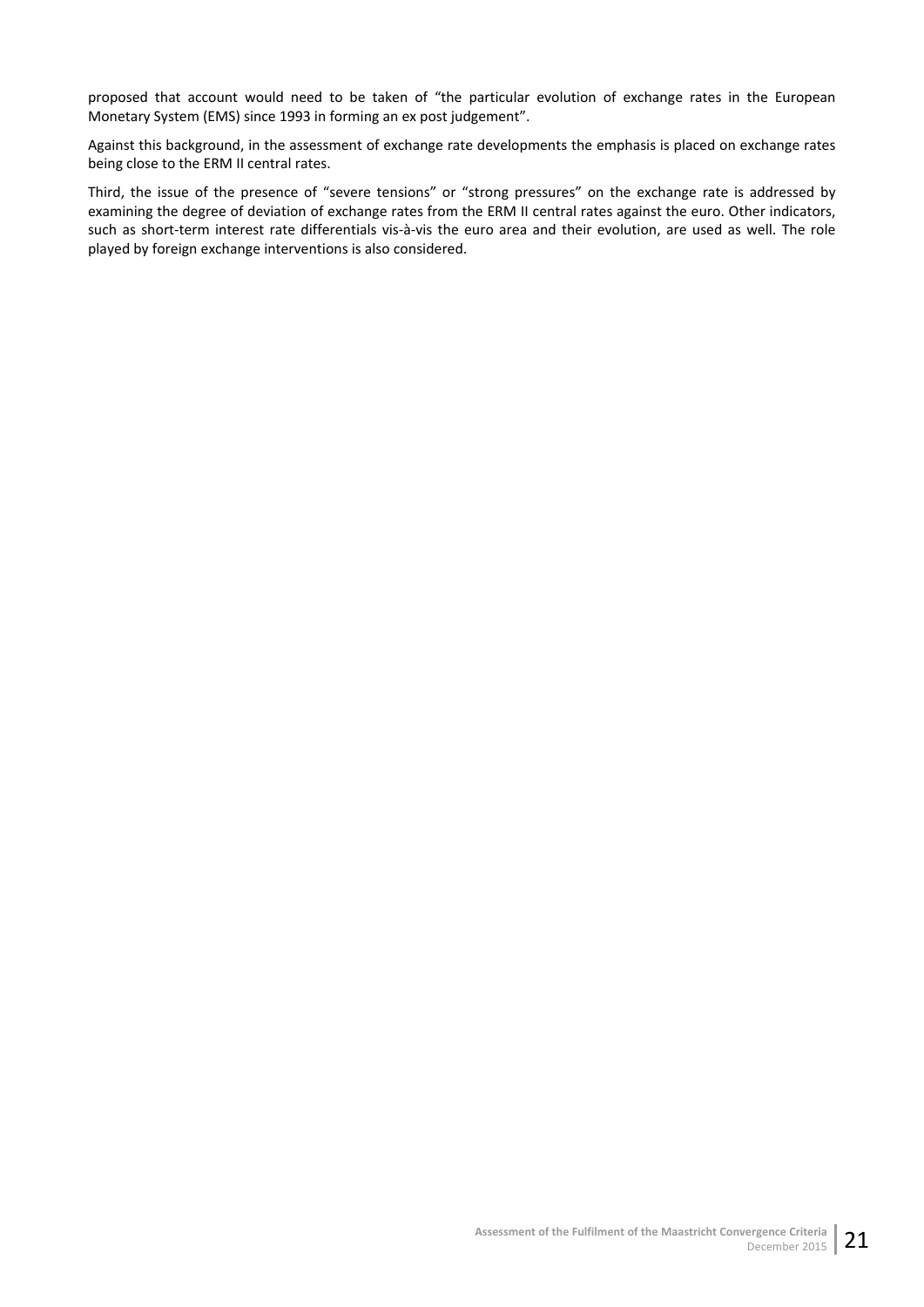# <span id="page-27-0"></span>**B Appendix – Estimated Financial Costs for the Czech Republic of Hypothetical Euro Area Entry**

The table below lists the estimated direct financial costs in the hypothetical case of the Czech Republic entering the euro area, and the financial costs closely linked with entry, based on the current legal settings and a number of simplifying assumptions about economic factors. An exchange rate of CZK 27.0 to the euro is used for all currency conversions.

The table does not capture other facts that would have an impact on the Czech Republic's budget or, more broadly, on the method of implementing budgetary and fiscal policy in the event of euro area entry. Budgetary impacts would stem from any financial penalties that might be imposed on euro area countries under EU surveillance of members' budgetary policies or surveillance of macroeconomic imbalances.

The implementation of budgetary and fiscal policy in the Czech Republic would be affected, among other things, by Regulation (EU) No 473/2013 of the European Parliament and of the Council, which deepens EU surveillance of euro area members' budgetary policies. Euro area countries could also *de facto* make euro adoption in the Czech Republic conditional on the completion of ratification of the Treaty on Stability, Coordination and Governance in the Economic and Monetary Union. The aforementioned Regulation and Treaty require the introduction of national legal regulations or institutions that will support compliance with the EU rules on budgetary discipline (the Stability and Growth Pact). Moreover, the Treaty tightens these rules in some cases, and that would also affect the Czech Republic.

| Payment of the rest of the Czech Republic's share in the subscribed capital of the ECB<br>Pursuant to Article 47 of the Protocol on the Statute of the European System of Central Banks and of the<br>European Central Bank, non-euro area national central banks are required to pay up only a minimal<br>percentage of their subscribed capital of the ECB as a contribution to the operational costs of the ECB. In<br>accordance with Decision ECB/2013/31, this percentage is currently 3.75%. Following euro area entry,<br>the CNB would have to pay up the rest of its subscribed capital under Article 48 of the Protocol.                                                                                                                                                                                                                                                                                                                                                                                                | Unit<br><b>EUR</b> mil<br>CZK bn | Cost<br>167.5<br>4.5         |
|------------------------------------------------------------------------------------------------------------------------------------------------------------------------------------------------------------------------------------------------------------------------------------------------------------------------------------------------------------------------------------------------------------------------------------------------------------------------------------------------------------------------------------------------------------------------------------------------------------------------------------------------------------------------------------------------------------------------------------------------------------------------------------------------------------------------------------------------------------------------------------------------------------------------------------------------------------------------------------------------------------------------------------|----------------------------------|------------------------------|
| Obligations associated with the Czech Republic's participation in the European Stability Mechanism<br>Although the Czech Republic may theoretically adopt the euro without becoming a contracting party to<br>the ESM, euro area members can <i>de facto</i> make their consent to euro adoption in the Czech Republic<br>conditional on ESM entry. The Czech Republic would then have to pay up capital totalling CZK 50.7 billion<br>within four years. The total obligation is CZK 437.4 billion, as it includes a contingent liability of CZK 386.7<br>billion payable in the event of full use of the ESM's lending capacity. However, this is unlikely in the<br>foreseeable future.                                                                                                                                                                                                                                                                                                                                         | Unit<br>EUR bn<br>CZK bn         | Cost<br>$1.9*$<br>$50.7*$    |
| Obligations associated with membership of the Single Resolution Mechanism<br>As participation of euro area member countries in the banking union is a direct consequence of the<br>already effective provisions of EU legislation, the Czech Republic's obligation to adopt the euro also<br>implies an obligation to join the banking union no later than upon euro adoption. The intergovernmental<br>Agreement on the transfer and mutualisation of contributions to the Single Resolution Fund requires<br>that the contributions of banking institutions be transferred to the fund by the end of a transitional<br>period. Here again, euro area countries can make their consent to euro adoption in the Czech Republic<br>conditional on the completion of ratification of this Agreement in the Czech Republic. The provisions of<br>the Agreement will start to apply to the Czech Republic upon euro area entry (or banking union entry,<br>should the Czech Republic join the banking union before adopting the euro). | Unit<br>EUR bn<br>CZK bn         | Cost<br>$0.9**$<br>$24.6***$ |
| Obligations associated with the Czech Republic's participation in the Single Supervisory Mechanism<br>The costs reflect the total annual fees paid by Czech banks to the European Central Bank for the conduct                                                                                                                                                                                                                                                                                                                                                                                                                                                                                                                                                                                                                                                                                                                                                                                                                     | Unit<br><b>EUR</b> mil           | Cost<br>2.2                  |
| of supervision.                                                                                                                                                                                                                                                                                                                                                                                                                                                                                                                                                                                                                                                                                                                                                                                                                                                                                                                                                                                                                    | CZK mil                          | 59.5                         |

*Note: \* Paid-up capital represents CZK 50.7 billion of the Czech Republic's share in the subscribed capital of the ESM; the rest is contingent liabilities. The Czech Republic's share in the subscribed capital of the ESM does not take into account a temporary correction of the ESM capital subscription key, to which economically weaker ESM members are entitled (in the current situation, the Czech Republic would also be entitled to it).*

*\*\* In line with section 3, the amount transferred would probably be lower than stated here.*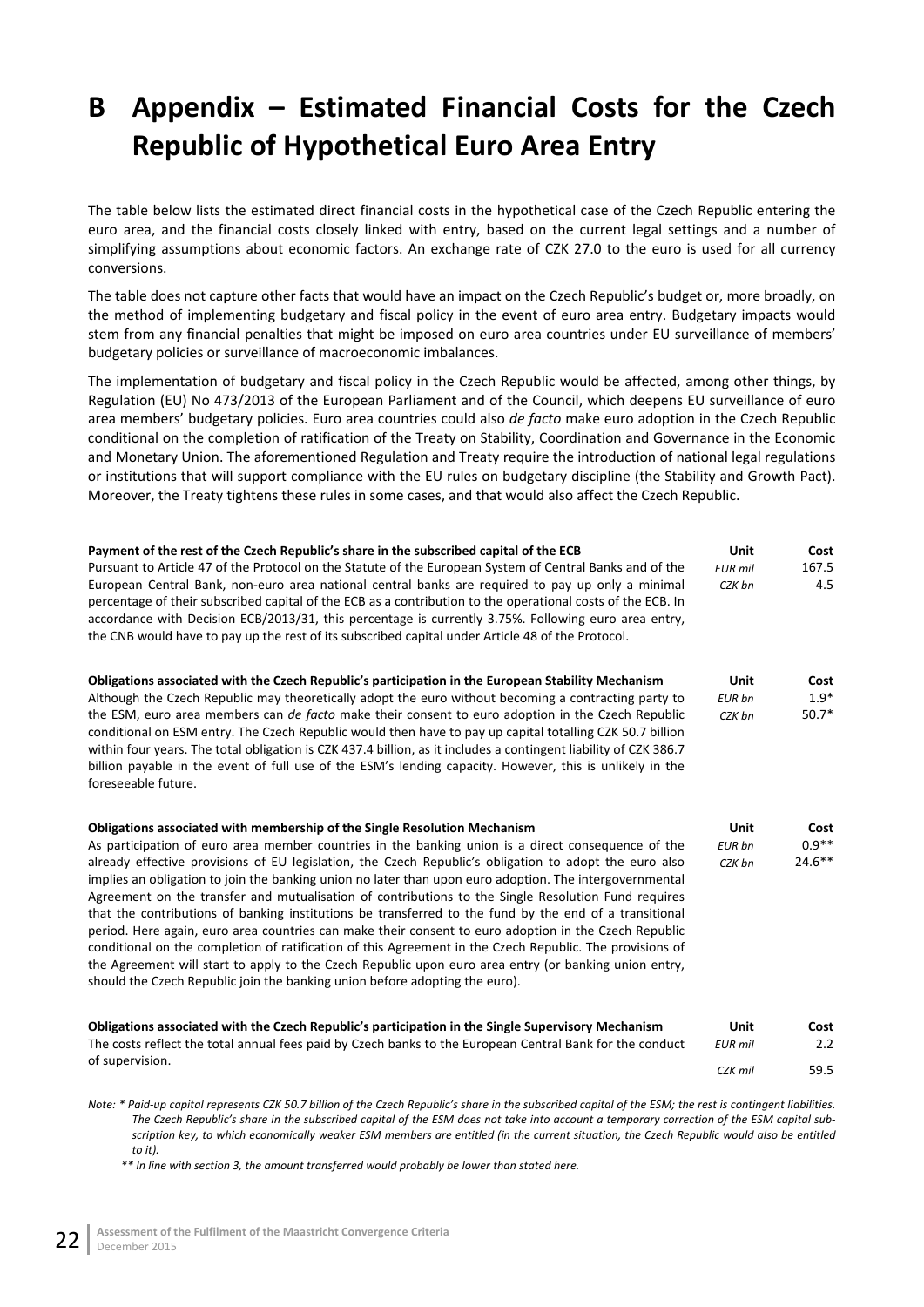# <span id="page-28-0"></span>**C Appendix – Glossary**

**Appreciation** means a strengthening of a currency's exchange rate against another currency (other currencies).

The **cyclically adjusted balance** is used to identify the fiscal policy stance, as it does not include revenues and expenditures generated by the position of the economy in the business cycle. The cyclically adjusted balance can be defined as the total balance minus the cyclical component. The cyclical component is calculated either as the product of the output gap, the elasticity of cyclically sensitive general government revenues and expenditures with respect to the output gap and the ratio of those items to GDP (OECD method), or directly relative to the relevant macroeconomic bases affecting revenues and expenditures and their specific cycles (ECB method).

The **euro area** (EA) comprises the EU Member States that have adopted the euro under the Treaty. As of 1 January 1999, the euro area consisted of eleven countries – Austria, Belgium, Finland, France, Germany, Ireland, Italy, Luxembourg, the Netherlands, Portugal and Spain. Greece joined the euro area in 2001, followed by Slovenia in 2007, Cyprus and Malta in 2008, Slovakia in 2009, Estonia in 2011, Latvia in 2014 and Lithuania in 2015.

The **European Stability Mechanism** (ESM) is a financial assistance fund for EU Member States that use the euro as their currency. It was established in 2012 by an international treaty outside EU law, so it is an independent international financial institution. However, the ESM's operations are closely linked with EU law as well as EU and euro area institutions.

The **general government** sector is defined using internationally harmonised rules. In the Czech Republic, it consists of three main subsectors under ESA 2010 methodology: central government, local government and social security funds.

The **Harmonised Index of Consumer Prices** (HICP) is an index measuring the price level. It is constructed on the basis of regular monitoring of prices of selected goods and services, which have certain weights in the consumer basket. Its calculation in EU countries is governed by unified and legally binding procedures, which enables cross-country comparisons. It is therefore used to assess the criterion on price stability.

**Inflation** is a sustained increase in the general price level, i.e. internal depreciation of a currency. The price level is measured using price indices such as the Harmonised Index of Consumer Prices.

**Long-term interest rates** are measured on the basis of longterm government bonds or comparable securities. These interest rate statistics are based on monthly average interest rates on long-term government bonds in per cent per annum. Bonds with residual maturities ranging from 8 to 12 years are classified as benchmark bonds (this range is fully in line with the conditions on the Czech government bond market and is based on the Czech government bond issue frequency). A combination of bonds whose average residual maturity is as close to 10 years as possible is then generated from this set.

The **medium-term objective** (MTO) is expressed in terms of the **structural balance** and reflects a country's growth

potential and the level and sustainability of its debt. Member States should converge towards their medium-term objectives over the medium term.

**One-off and other temporary operations** are measures that only have a temporary effect on general government budgets. Besides having a temporary effect on the fiscal position, these operations are often unrepeated and stem from events beyond the government's direct control.

**Ratings** are a standard international tool for assessing the creditworthiness of countries in order to evaluate their credibility. A rating tells foreign firms how risky it is to do business in the country and quantifies how likely it is that the country will be able to meet its obligations. It therefore reflects the quality of a country as a borrower and its economic ability to meet its obligations and repay both interest and principal in time and in full.

The **Single Resolution Fund** (SRF) is a fund financed by contributions from banks, collected by the participating countries. Upon its establishment, it will comprise national compartments, which will gradually increase their mutualisation, thereby weakening the link between the national origin of the SRF contributions and the home country of a bank in resolution. Lending between national compartments will be allowed. The SRF should be secured using public funds (fiscal backstop).

The **Single Resolution Mechanism** (SRM) is a mechanism comprising a centralised board, which will prepare proposals for bank resolution procedures, and a fund for bank resolution in the banking union. Its objective is to ensure proper bank resolution with a minimal impact on public budgets, as the bank's shareholders and creditors, as well a dedicated fund financed by banks themselves, will bear primary responsibility for covering any losses.

The **Single Supervisory Mechanism** (SSM) is a new system of banking supervision in the EU. It falls within the competence of the ECB and the national competent authorities of the participating countries.

The **Stability and Growth Pact** (SGP) is a binding framework for the coordination of national fiscal policies in the European Union. If an EU Member State has a general government deficit exceeding 3% of GDP, or does not reduce its debt exceeding 60% of GDP at a sufficient pace, an **excessive deficit procedure** is usually opened against it. This procedure is opened on the basis of a comprehensive assessment of the country's economic and budgetary situation. For example, if the excessive deficit (or debt) is only temporary, caused by adverse (cyclical) economic developments, an excessive deficit procedure may not be launched. The penalties imposed differ according to whether or not the country is a member of the euro area.

The **structural balance** is the difference between the cyclically adjusted balance and one-off and temporary operations (see above). The annual change in the structural balance characterises "fiscal effort".